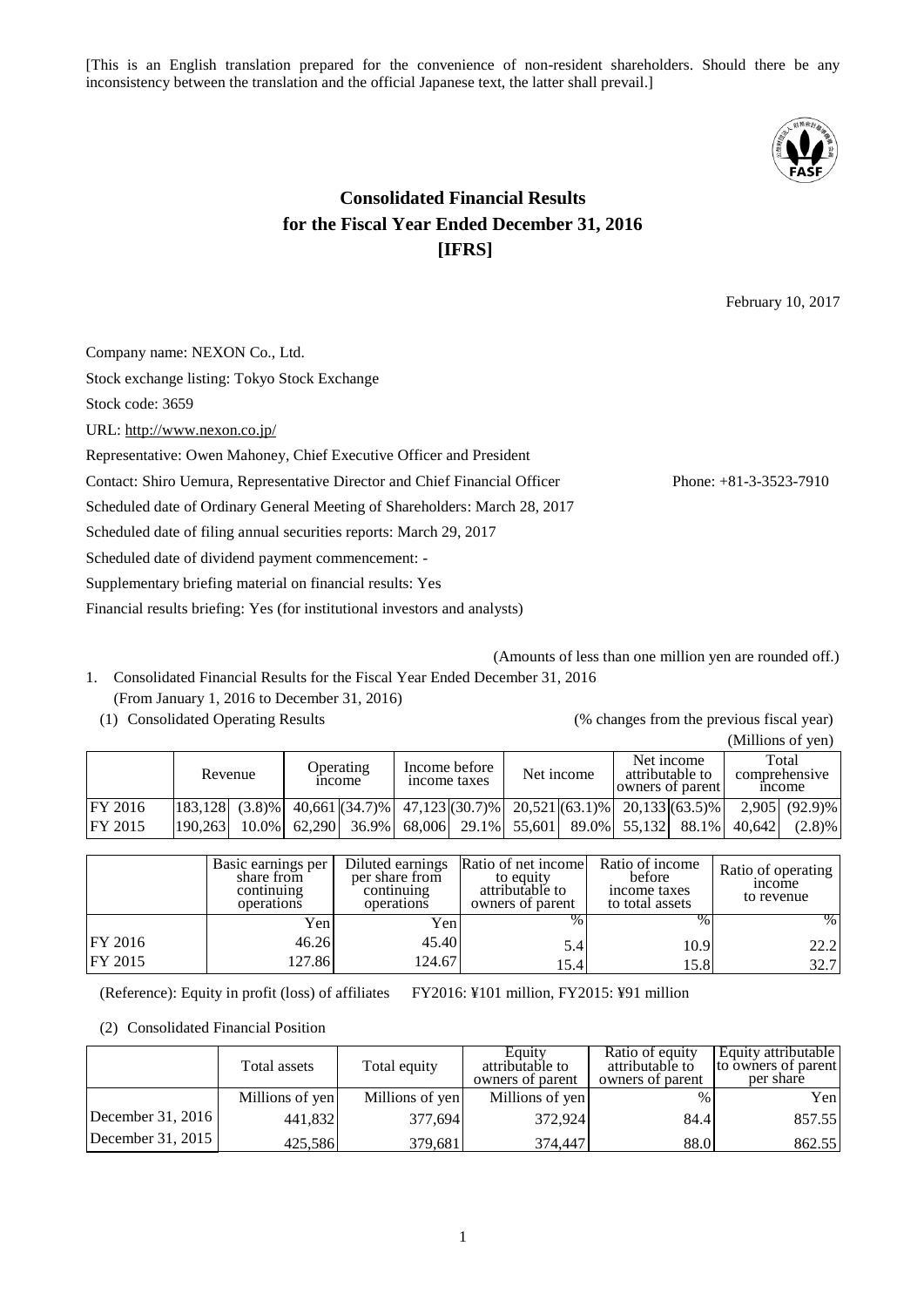# (3) Consolidated Cash Flows

|                |                              |                              |                              | (Millions of yen)                                |
|----------------|------------------------------|------------------------------|------------------------------|--------------------------------------------------|
|                | From operating<br>activities | From investing<br>activities | From financing<br>activities | Cash and cash<br>equivalents<br>at end of period |
| <b>FY 2016</b> | 73,293                       | (97,084)                     | (9,275)                      | 152,683                                          |
| <b>FY 2015</b> | 60,152                       | 56,412                       | (35,639)                     | 194,225                                          |

# 2. Dividends

|                       |                |                                             | <b>Annual Dividends</b> |                        | Dividends | Ratio of total<br>amount                      |                                        |                                                                                       |  |
|-----------------------|----------------|---------------------------------------------|-------------------------|------------------------|-----------|-----------------------------------------------|----------------------------------------|---------------------------------------------------------------------------------------|--|
|                       | <b>Ouarter</b> | End of 1st   End of 2nd  <br><b>Ouarter</b> | <b>Ouarter</b>          | End of 3rd End of Year | Total     | Total amount of<br>cash dividends<br>(annual) | payout<br>ratio<br>(consoli-<br>dated) | of dividends to<br>equity<br>attributable to<br>owners of<br>parent<br>(consolidated) |  |
|                       | Yen            | Yen                                         | Yen                     | Yen                    | Yen       | Millions of yen                               | $\frac{0}{0}$                          | %                                                                                     |  |
| FY 2015               |                | 5.00                                        |                         | 5.00                   | 10.00     | 4,319                                         | 7.8                                    | 1.2                                                                                   |  |
| FY 2016               |                | 5.00                                        |                         | 0.00                   | 5.00      | 2,182                                         | 10.8                                   | 0.6                                                                                   |  |
| FY 2017<br>(Forecast) |                | 5.00                                        |                         | 5.00                   | 10.00     |                                               |                                        |                                                                                       |  |

3. Consolidated Financial Results Forecast for the First Quarter of Fiscal Year Ending December 31, 2017 (From January 1, 2017 to March 31, 2017)

> (% changes from the previous corresponding period) (Millions of yen)

|                      | Revenue    |        |            | Income before<br>Operating<br>income taxes<br><sub>1</sub> ncome |            | Net income |             | Net income<br>attributable to<br>owners of parent |            | Basic earnings<br>per share |        |
|----------------------|------------|--------|------------|------------------------------------------------------------------|------------|------------|-------------|---------------------------------------------------|------------|-----------------------------|--------|
|                      |            |        |            |                                                                  |            |            |             |                                                   |            |                             | Yen    |
| <b>First Quarter</b> | 62.449     |        |            | 8.6% 30,346 719.5% 31,153                                        |            |            | $-%126.916$ | $-9/0$                                            | 27,075     | $-9/0$                      | 62.26  |
|                      | $\tilde{}$ | $\sim$ | $\tilde{}$ | $\tilde{}$                                                       | $\tilde{}$ | $\sim$     | $\sim$      | $\sim$                                            | $\tilde{}$ | $\tilde{}$                  | $\sim$ |
|                      | 67.129     |        |            | 16.8% 34,763 838.8% 35,572                                       |            |            | $-%$ 30,634 | $-$ %                                             | 30.776     | $-9/0$                      | 70.77  |

(Note) For the forecasts of consolidated financial results for the fiscal year ending December 31, 2017, it is difficult to reasonably estimate financial results for the first six months ending June 30, 2017 and the fiscal year ending December 31, 2017 at the moment, and accordingly, only the financial results forecasts for the first three months of the fiscal year ending December 31, 2017 is disclosed. Also, as it is difficult to estimate specific figures, disclosure is made with a range. For details, please refer to "1. Analysis on Operating Results and Financial Position (3) Qualitative Information on Consolidated Financial Results Forecast" on page 8 of the Appendix.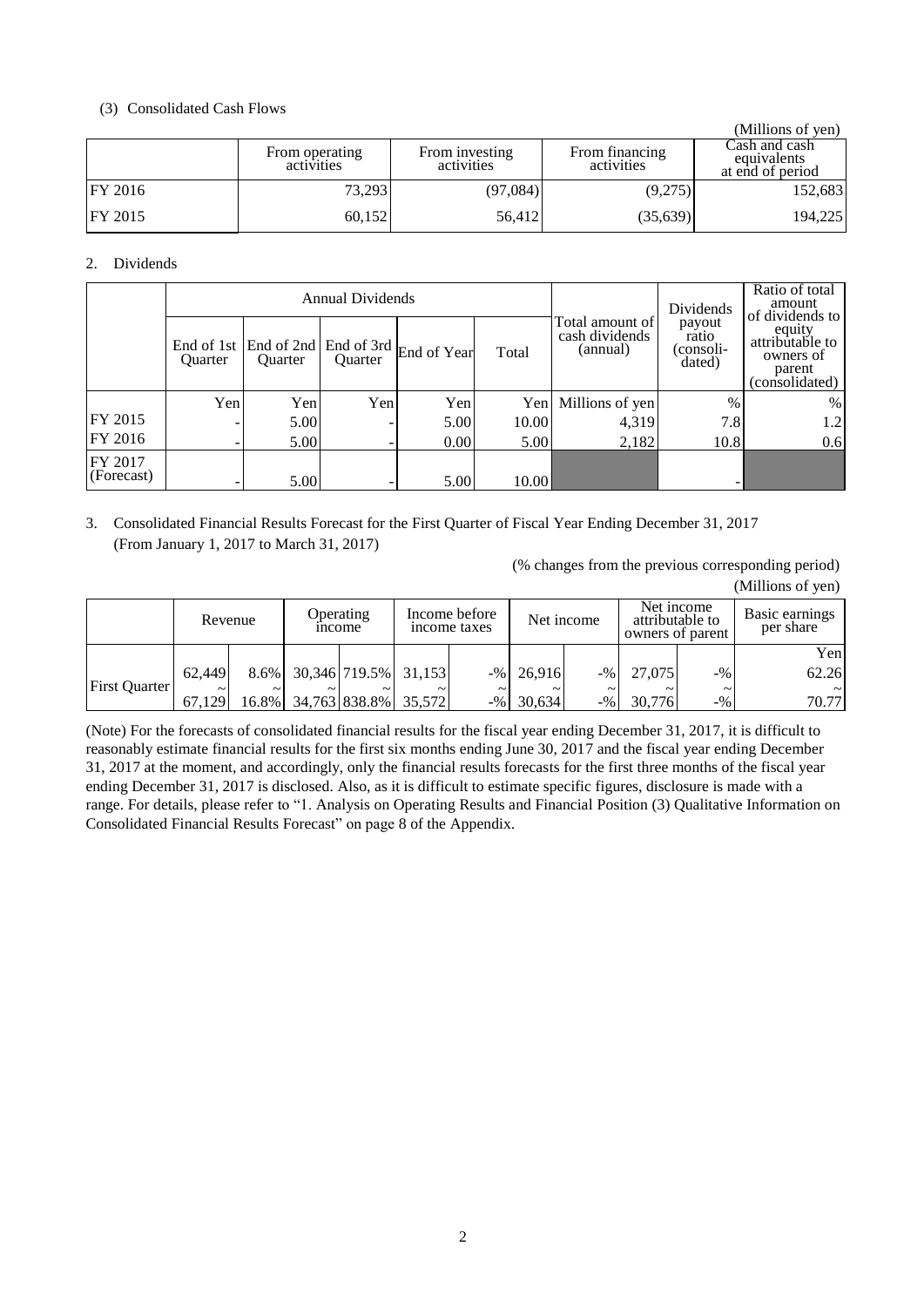\*(Notes)

(1) Changes in significant subsidiaries during the current year (changes in specified subsidiaries that result in changes

| in scope of consolidation): | Yes                 |
|-----------------------------|---------------------|
| Newly added:                | 1 (NSC Corporation) |
| Excluded:                   | None                |

(2) Changes in accounting policies and changes in accounting estimates

- 1) Changes in accounting policies required by IFRS: Yes
- 2) Changes in accounting policies other than 1) above: No
- 3) Changes in accounting estimates: No
- (3) Number of shares issued and outstanding (common stock)
	- 1) Total number of shares issued at the end of the period (including treasury stock):

|    | As of December 31, 2016:                                        | 434,871,414 shares |
|----|-----------------------------------------------------------------|--------------------|
|    | As of December 31, 2015:                                        | 434,117,117 shares |
| 2) | Total number of treasury stock at the end of the period:        |                    |
|    | As of December $31, 2016$ :                                     | 61 shares          |
|    | As of December $31, 2015$ :                                     | - shares           |
| 3) | Average number of shares during the period:                     |                    |
|    | For the fiscal year ended December 31, 2016: 435,248,842 shares |                    |
|    | For the fiscal year ended December 31, 2015: 431,176,948 shares |                    |

# (Reference) Overview of Non-consolidated Financial Results

- 1. Non-consolidated Financial Results for the Fiscal Year Ended December 31, 2016 (From January 1, 2016 to December 31, 2016)
- 

#### (1) Non-consolidated Operating Results (% changes from the previous fiscal year) (Millions of yen)

|                |       | Revenue    |         | Operating income |         | Ordinary income |          | Net income |
|----------------|-------|------------|---------|------------------|---------|-----------------|----------|------------|
| <b>FY 2016</b> | 5,208 | (10.4)%    | (4,662) |                  | (5,852) |                 | (44,372) |            |
| <b>FY 2015</b> | 5,815 | $(27.2)\%$ | (3,772) |                  | 14.145  | $(42.3)\%$      | 8.172    | 482.5%     |

|                | Basic earnings<br>per share | Diluted earnings<br>per share |
|----------------|-----------------------------|-------------------------------|
|                | Yen                         | Yen                           |
| <b>FY 2016</b> | (101.95)                    |                               |
| <b>FY 2015</b> | 18.95                       | 18.53                         |

(2) Non-consolidated Financial Position

(Millions of yen)

|                     | Total assets | Total equity | Equity ratio | Net assets per share |
|---------------------|--------------|--------------|--------------|----------------------|
| December $31, 2016$ | 59,070       | 56.281       | 85.9%        | $116.69$ yen         |
| December $31, 2015$ | 108.634      | 104.630      | 92.1%        | 230.41 yen           |

(Reference): Equity at December 31, 2016: ¥50,746 million, Equity at December 31, 2015: ¥100,025 million (Note) Non-consolidated financial data is based on Japanese GAAP.

\*Presentation Regarding the Audit Procedures

This financial report is outside the scope of audit procedures under the Financial Instruments and Exchange Act. At the time of disclosure of this financial report, the audit procedures for the consolidated financial statements are in progress.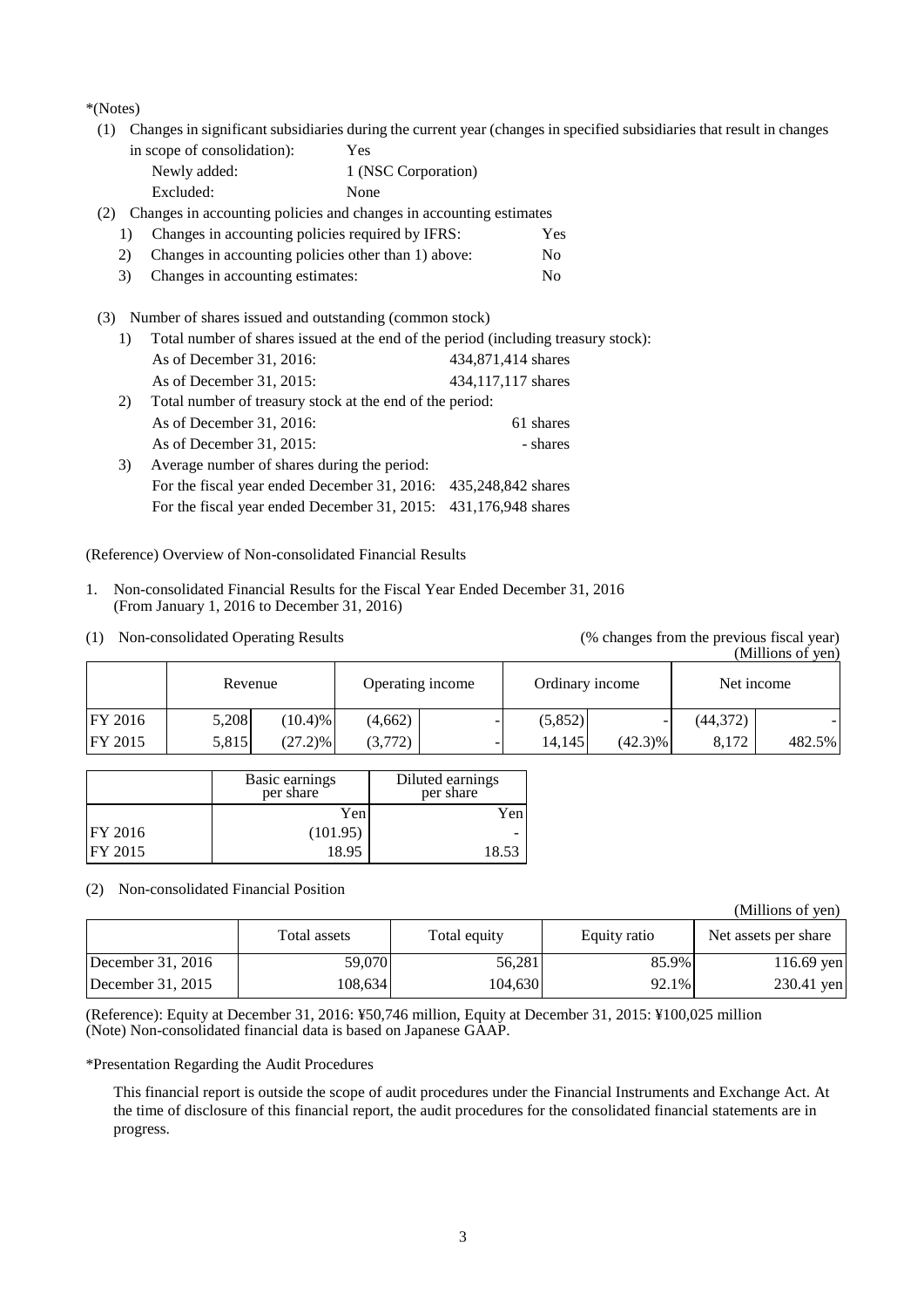\*Explanation of the Proper Use of Financial Results Forecasts and Other Notes

(Caution Concerning Forward-Looking Statements)

The forward-looking statements including the financial results forecast herein are based on the information available to the Company and certain assumptions that can be deemed reasonable at time of publication of this document, and are not intended as the Company's commitment to achieve such forecasts. Actual results may differ significantly from these forecasts due to various factors. For conditions prerequisite to the financial results forecast and the points to be noted in the use thereof, please refer to "1. Analysis on Operating Results and Financial Position (3) Qualitative Information on Consolidated Financial Results Forecast" on page 8 of the Appendix.

(Regarding the Method of Obtaining Supplementary Briefing Material on Financial Results) The supplementary briefing materials on financial results are available on the Company's website.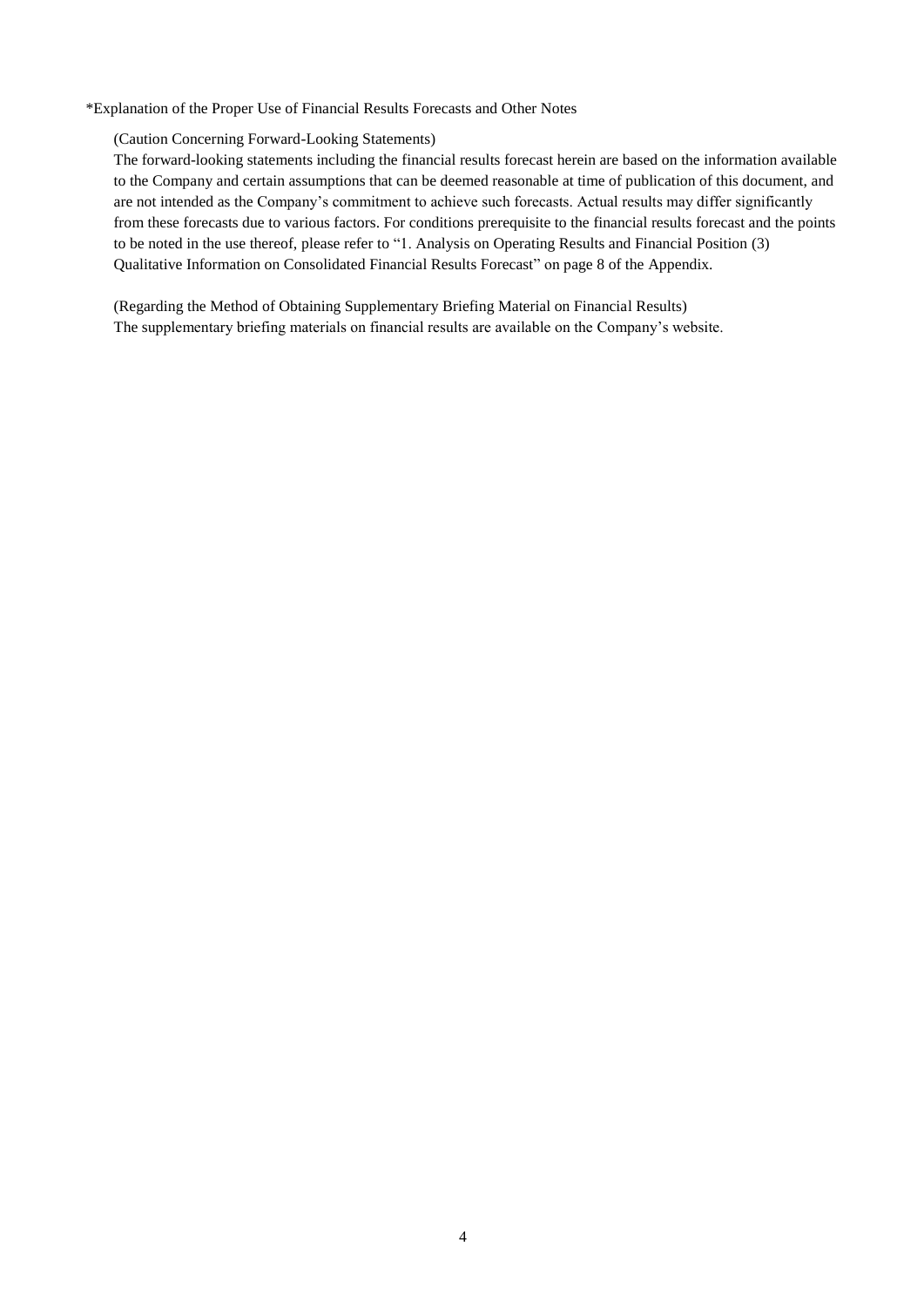# Contents of Appendix

| 1. |                                                                                                          |  |
|----|----------------------------------------------------------------------------------------------------------|--|
|    | (1)                                                                                                      |  |
|    | (2)                                                                                                      |  |
|    | (3)                                                                                                      |  |
|    | Basic Policy on the Distribution of Profits and Dividends for the Current and Next Fiscal Year  9<br>(4) |  |
| 2. |                                                                                                          |  |
| 3. |                                                                                                          |  |
|    | (1)                                                                                                      |  |
|    | (2)                                                                                                      |  |
|    | (3)                                                                                                      |  |
|    | (4)                                                                                                      |  |
| 4. |                                                                                                          |  |
| 5. |                                                                                                          |  |
|    | (1)                                                                                                      |  |
|    | (2)                                                                                                      |  |
|    | (3)                                                                                                      |  |
|    | (4)                                                                                                      |  |
|    | (5)                                                                                                      |  |
|    | (6)                                                                                                      |  |
|    |                                                                                                          |  |
|    |                                                                                                          |  |
|    |                                                                                                          |  |
|    |                                                                                                          |  |
|    |                                                                                                          |  |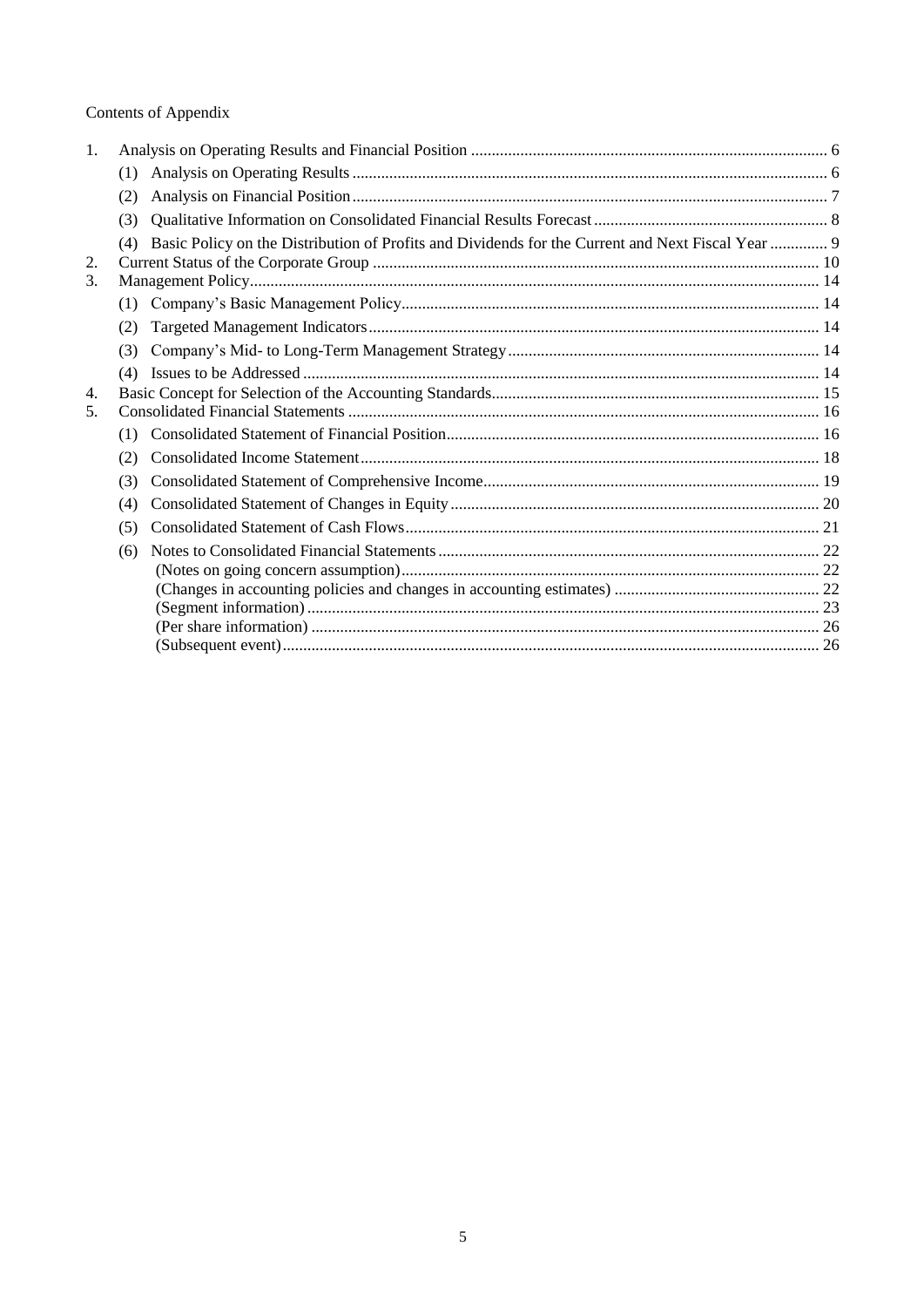## <span id="page-5-0"></span>1. Analysis on Operating Results and Financial Position

### <span id="page-5-1"></span>(1) Analysis on Operating Results

During the fiscal year ended December 31, 2016, the world economy as a whole generally witnessed a gradual recovery, mainly led by developed countries. In the U.S., steady consumer spending supported by an improvement of employment and income environment contributed to a continuing gradual growth despite a slow improvement in the corporate sector. In Europe, the U.K. and Spain maintained a high growth rate and the overall economy continued to show a gradual recovery, with a support of favorable consumer spending although the slowdown of emerging economies resulted in stagnant export. Asian economy also maintained a moderate growth but the Chinese economy showed a modest slowdown. The Japanese economy witnessed an improvement in corporate earnings, employment and income, but also a delay in the recovery of consumer spending.

Under these circumstances, Nexon Group is primarily engaged in PC online and mobile businesses. In order to provide users with an enjoyable game experience, Nexon Group has endeavored to provide high-quality games, obtain more contents, deliver new titles, and update existing titles. Specifically, Nexon Group has worked on various initiatives such as the enhancement of game development capabilities within Nexon Group, business alliance with other companies including joint development, provision of high-quality new game titles through purchase of leading game developers, enhancement of Nexon Group's development capabilities in mobile business and further reinforcement of the business platform to enable attractive content updates for the existing game titles.

For the fiscal year ended December 31, 2016, revenue decreased year-over-year on an as-reported basis due to a strong foreign exchange rate headwind, with the Japanese yen appreciating year-over-year against major currencies in our business including the Korean won, Chinese yuan and the US. Dollar. In China, revenue decreased due to an impact of foreign exchange despite solid performance of *Dungeon&Fighter* supported by well-received item sales in line with major content updates including for the Lunar New Year holidays (January) and the National Day (September). In Korea, revenue decreased year-over-year as a result of an impact of foreign exchange despite strong sales of our existing PC online games including *MapleStory* and *Dungeon&Fighter*, and mobile games including *HIT* launched in Q4 2015 along with *MapleStory M* and *Sangokushi Sousouden Online* released in Q4 2016.

In terms of expenses, cost of sales decreased year-over-year due to a year-over-year decrease in royalty costs because royalty payments for *DomiNations* launched in Q2 2015 are no longer required as Big Huge Games Inc. became a whollyowned subsidiary in Q1 2016, coupled with a foreign exchange impact. Selling, general and administrative expenses decreased year-over-year due to effect of foreign exchange rate despite an increase in headcount of employees. In addition, finance income increased and finance costs decreased year-over-year as the fluctuations in foreign exchange rates since Q3 2016 resulted in foreign exchange gains in foreign currency-denominated cash deposits and account receivables. Income taxes expense increased year-over-year as Nexon Group additionally recorded deferred income taxes and deferred tax liability each for undistributed profits of its foreign subsidiaries.

As a result, for the fiscal year ended December 31, 2016, Nexon Group recorded revenue of ¥183,128 million (down 3.8% year-over-year), operating income of ¥40,661 million (down 34.7% year-over-year), income before income taxes of ¥47,123 million (down 30.7% year-over-year) and net income attributable to owners of the parent company of ¥20,133 million (down 63.5% year-over-year).

Performance results by reportable segments are as follows:

(a) Japan

Revenue for the fiscal year ended December 31, 2016 amounted to ¥15,425 million (down 25.7% year-overyear), and segment loss amounted to ¥3,791 million (segment loss of ¥1,929 million for the fiscal year ended December 31, 2015). Both PC online game and mobile game revenues decreased.

#### (b) Korea

Revenue for the fiscal year ended December 31, 2016 amounted to ¥153,152 million (up 0.4% year-over-year), and segment profit amounted to ¥74,570 million (up 5.5% year-over-year). PC online game revenue decreased due to a foreign exchange impact despite well-received major content updates and item sales of *MapleStory* and *Dungeon&Fighter*. Meanwhile, mobile game revenue grew year-over-year due to *HIT* launched in Q4 2015 and newly released game titles such as *MapleStory M* and *Sangokushi Sousouden Online*. Revenue in Korea includes royalty income of NEOPLE INC. (a subsidiary of NEXON Korea Corporation, our consolidated subsidiary) attributable to license agreements in China. For the fiscal year ended December 31, 2016, revenue increased driven by solid performance of *Dungeon&Fighter*, our key PC online game title in China, supported by well-received item sales in line with major content updates including for the New Year (January) and the National Day (September).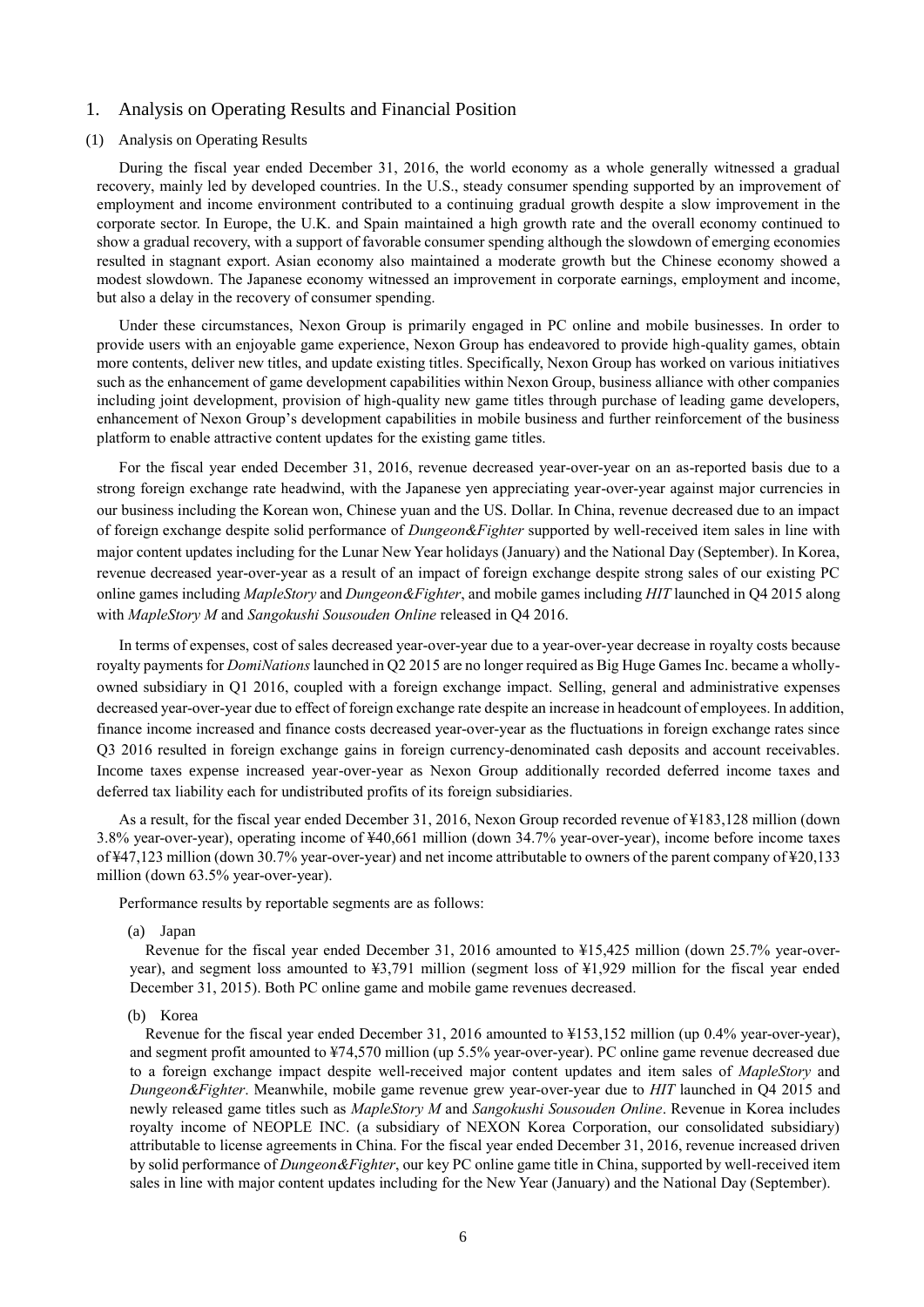### (c) China

Revenue for the fiscal year ended December 31, 2016 amounted to ¥4,528 million (up 10.8% year-over-year), and segment profit amounted to ¥3,095 million (up 41.4% year-over-year). In China, consulting fees related to the existing PC online games increased; and accordingly both revenue and profit increased.

## (d) North America

Revenue for the fiscal year ended December 31, 2016 amounted to ¥8,780 million (down 21.0% year-over-year), and segment loss amounted to ¥4,839 million (segment loss of ¥4,024 million for the fiscal year ended December 31, 2015).

## (e) Other

Revenue for the fiscal year ended December 31, 2016 amounted to ¥1,243 million (down 27.9% year-over-year), and segment loss amounted to ¥262 million (segment loss of ¥560 million for the fiscal year ended December 31, 2015).

#### <span id="page-6-0"></span>(2) Analysis on Financial Position

(a) Assets, liabilities and equity

#### (Assets)

Total assets as of December 31, 2016 amounted to ¥441,832 million, an increase of ¥16,246 million from December 31, 2015. Major components of the change in assets include an increase of ¥76,121 million in other deposits due to placement of term deposits, a decrease of ¥41,542 million in cash and cash equivalents, and a decrease of ¥17,864 million in goodwill due to impairment loss.

#### (Liabilities)

Total liabilities as of December 31, 2016 amounted to ¥64,138 million, an increase of ¥18,233 million from December 31, 2015. Major components of the change in liabilities include an increase of ¥15,057 million in deferred tax liabilities, an increase of ¥6,162 million in deferred income, a decrease of ¥1,899 million in borrowings due to repayment, and a decrease of ¥1,624 million in income taxes payable.

### (Equity)

Equity as of December 31, 2016 totaled ¥377,694 million, a decrease of ¥1,987 million from December 31, 2015. Major components of the decrease in equity include a decrease of ¥52,922 million in capital stock and an increase of ¥52,156 million in capital surplus due to capital reduction, a decrease of o¥17,054 million in other equity interest due to changes in exchange differences on translating foreign operation, and an increase of ¥16,297 million in retained earnings from recording net income.

#### (b) Cash flows

Cash and cash equivalents ("Cash") as of December 31, 2016 was ¥152,683 million, a decrease of ¥41,542 million from December 31, 2015. The decrease includes ¥8,476 million effects of exchange rate changes on cash and cash equivalents.

Cash flows from each activity for the fiscal year ended December 31, 2016 and their significant components are as follows:

#### (Cash flows from operating activities)

Net cash provided by operating activities was ¥73,293 million, compared to ¥60,152 million for the fiscal year ended December 31, 2015. Major inflows include income before income taxes of ¥47,123 million, impairment loss of ¥28,785 million, depreciation and amortization of ¥6,366 million and an increase in deferred income of ¥6,755 million. Major outflows include payment of income taxes of ¥15,289 million.

#### (Cash flows from investing activities)

Net cash used in investing activities was ¥97,084 million, compared to net cash provided of ¥56,412 million for the fiscal year ended December 31, 2015. Major outflows include an increase in other deposits of ¥76,852 million, acquisition of subsidiaries of ¥7,301 million, and acquisition of affiliates of ¥4,530 million.

#### (Cash flows from financing activities)

Net cash used in financing activities was ¥9,275 million, compared to ¥35,639 million for the fiscal year ended December 31, 2015. Major outflows include acquisition of treasury stock of ¥5,010 million, and payment of cash dividends of ¥4,358 million.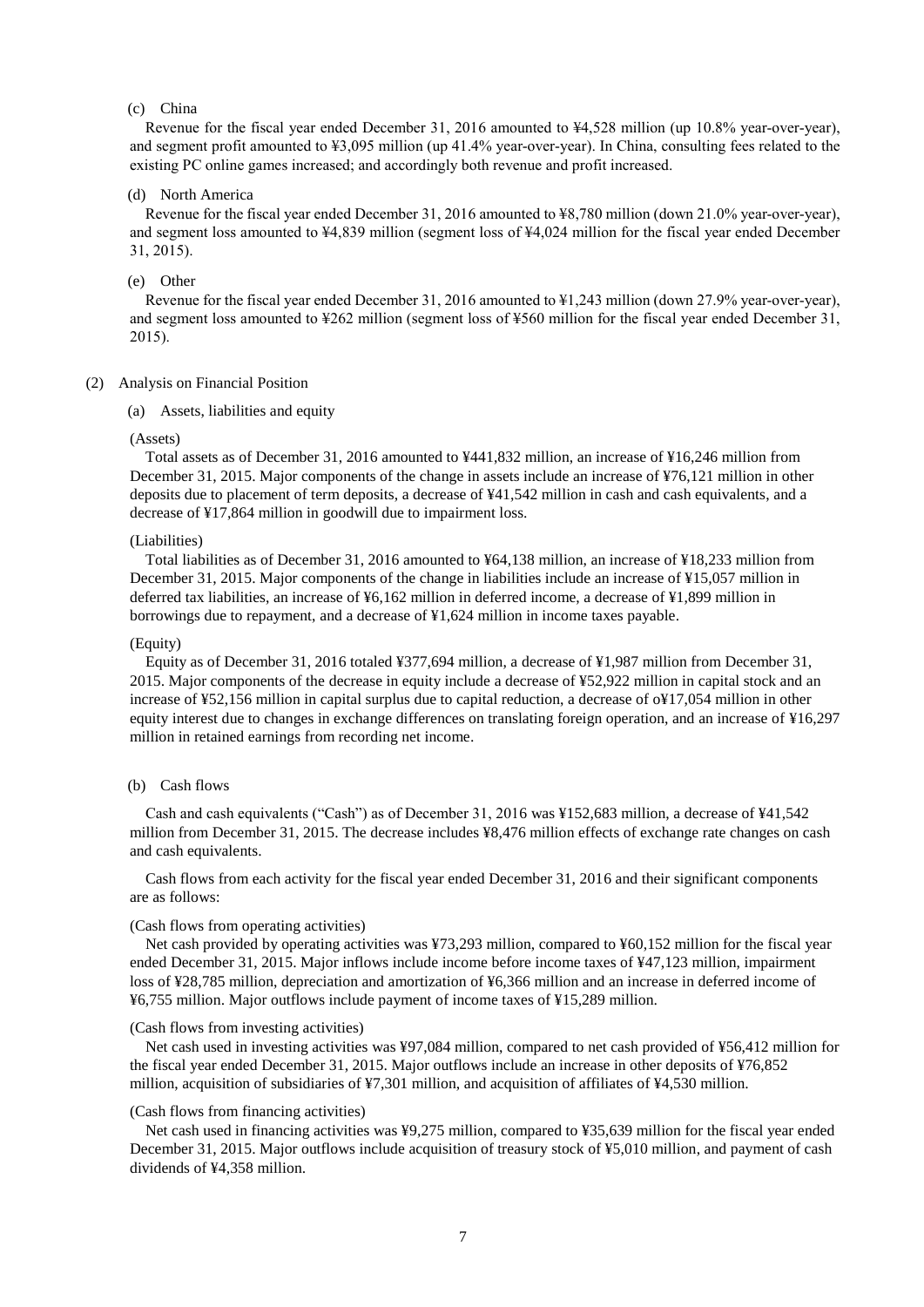(Reference) The trends of cash flow index are as follows:

|                                                                        | Fiscal year ended | Fiscal year ended                     |
|------------------------------------------------------------------------|-------------------|---------------------------------------|
|                                                                        |                   | December 31, 2015   December 31, 2016 |
| Ratio of equity attributable to owners of the parent $(\%)$            | 88.0              | 84.4                                  |
| Ratio of equity attributable to owners of the parent at fair value (%) | 201.9             | 166.7                                 |
| Interest-bearing liabilities to cash flow ratio (years)                | 0.1               | 0.0                                   |
| Interest coverage ratio (times)                                        | 123.7             | 4,193.3                               |

Ratio of equity attributable to owners of the parent:

Equity attributable to owners of the parent (end of year) / total assets (end of year)

# Ratio of equity attributable to owners of the parent at fair value:

Market capitalization / total assets (end of year)

Interest-bearing liabilities to cash flow ratio: Interest-bearing liabilities / cash flows

Interest coverage ratio:

Cash flows / interest paid

- (Note 1) All ratios are calculated based on the financial data on a consolidated basis.
- (Note 2) Market capitalization is calculated based on the number of shares issued and outstanding, excluding treasury stock.
- (Note 3) Cash flows are derived from operating cash flows.
- (Note 4) Interest-bearing liabilities cover all liabilities recorded in the consolidated statement of financial position that are subject to interest payment.

#### <span id="page-7-0"></span>(3) Qualitative Information on Consolidated Financial Results Forecast

The business environment surrounding Nexon Group has been changing in expectation of further development of the high-speed Internet environment for PC and mobile around the world. With regard to consolidated financial results forecast, it is difficult to forecast specific figures for full-year financial results as it is not easy to project the growth of the PC online game and the mobile game market in which Nexon Group's main businesses operate, and Nexon Group's revenue largely depends on such uncertain factors as preference of users and the presence of popular titles. In order to provide more accurate information to shareholders and investors, Nexon Group decided to disclose consolidated financial results forecast for the following quarter with a range.

For the three months ending March 31, 2017, Nexon Group expects consolidated revenue in the range of ¥62,449~67,129 million (an increase of 8.6%~16.8% year-over-year), operating income in the range of ¥30,346~34,763 million (an increase of 719.5%~838.8% year-over-year), income before income taxes in the range of ¥31,153~35,572 million (Loss of ¥2,007 million for the three months ended March 31, 2016), net income in the range of ¥26,916~30,634 million (Loss of ¥6,079 million for the three months ended March 31, 2016), net income attributable to owners of the parent in the range of ¥27,075~30,776 million (Loss of ¥6,272 million for the three months ended March 31, 2016), and basic earnings per share in the range of ¥62.26~70.77. Nexon Group operates a global business in Japan, South Korea, China, the United States and other countries. Major exchange rates are assumed to be 1 U.S dollar = ¥114.77, 100 South Korean Won = ¥9.75 and 1 Chinese Yuan = ¥16.68. In general, the exchange rates of the South Korean Won and the Chinese Yuan to Japanese yen are assumed to be linked to the exchange rate of U.S. dollar to Japanese yen. We expect that every one Japanese yen move against the U.S. dollar will have an impact of approximately ¥435 million on revenue and approximately ¥230 million on operating income for the three months ending March 31, 2017.

For the three months ending March 31, 2017, revenues in the PC online business and the mobile business are forecasted to be ¥52,108~55,570 million and ¥10,341~11,559 million, respectively. For the three months ending March 31, 2017, we expect strong seasonality around the Lunar New Year in Korea and China.

For the PC business, in Korea, while we are schedule to launch high quality content updates for *Dungeon&Fighter* and *MapleStory* and expect their revenues to grow year-over-year, due to revenue decrease from titles including *Sudden Attack*, we expect revenue from Korea to decrease year-over-year. In China, we launched the content update for our main PC title *Dungeon&Fighter* on January 17, 2017 for the Lunar New Year holidays. The update was off to a great start,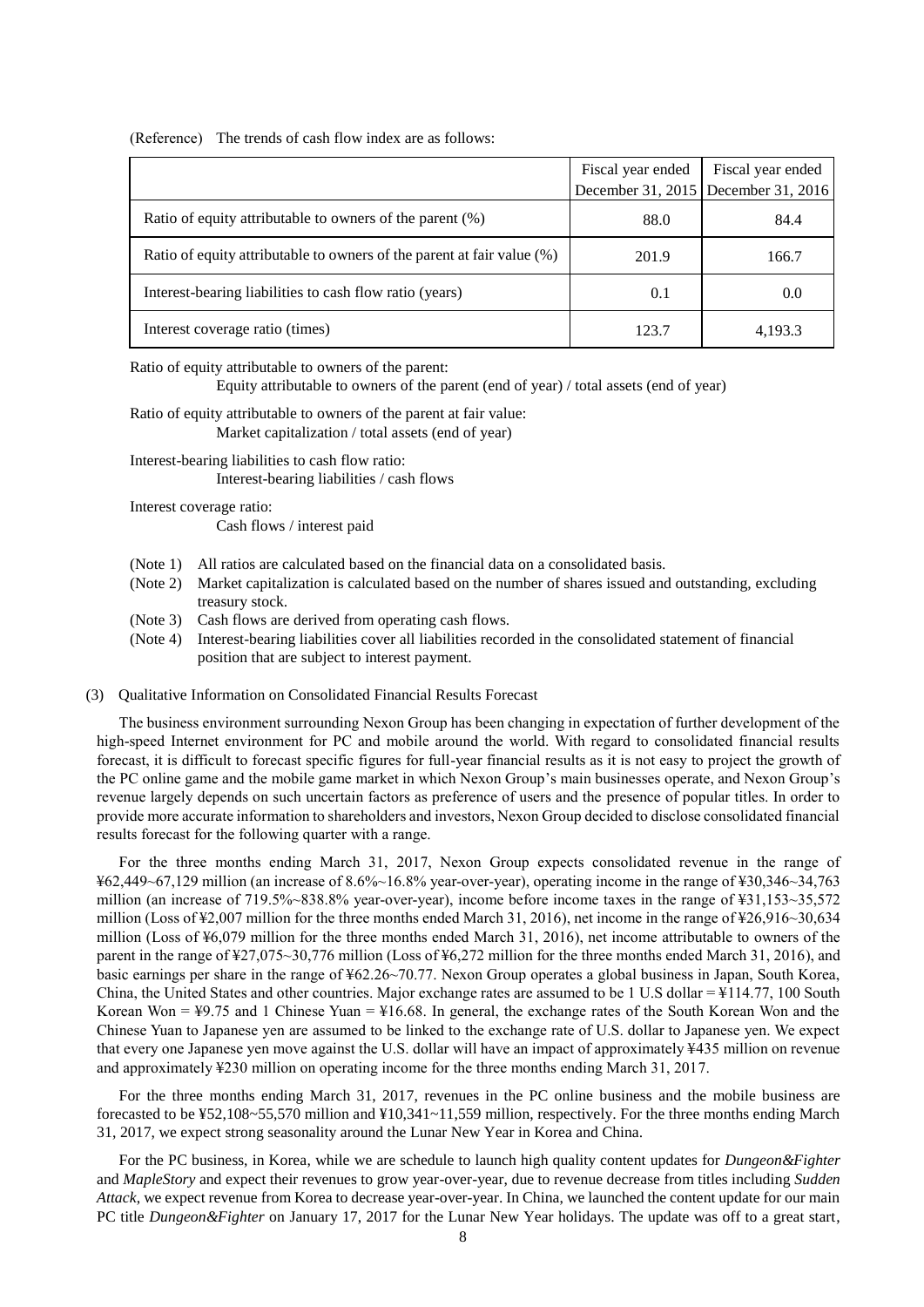and we this strong trend to continue throughout the quarter, we expect a significant year-over-year revenue increase for the three months ending March 31, 2017. In Japan, we expect PC revenue to increase year-over-year primarily driven by contribution from *Tree of Savior*, which we commercialized in September last year.

For the mobile business, while revenues from Japan mobile browser games is expected to decrease year-over-year, we expect revenues from Japan native mobile games to increase year-over-year with contributions from recently launched *HIT* and *HIDE AND FIRE*. In Korea, we expect revenues to decrease year-over-year mainly due to a tough year-overyear comparison of *HIT*, which was launched in November 2015 and had a good performance in the first quarter last year, while expecting contributions from titles including *MapleStoryM*, *Sangokushi Sousouden Online* launched in the 4 th quarter as well as *Dungeon & Fighter: Spirit* launched in Q1 2017. In North America, Europe and Others, we launched *HIT* in July last year. We expect this to contribute positively to our mobile business revenues.

On the cost side, we expect personnel cost to increase due to an increase in headcount. Meanwhile, we expect a yearover-year decreased variable costs including royalty cost related to third-party licensed IPs because recognition of royalty cost is no longer required for consolidated purposes due to Big Huge Games, developer of *DomiNations* becoming our wholly-owned subsidiary in late March last year as well as platform fee and PG fee in relation to year-over-year revenue decrease in mobile browser games in Japan and *Sudden Attack* in Korea. In addition, one-time impairment loss that was recognized in the first quarter last year is not included in our outlook for the first quarter this year. As a result, we expect costs to decrease year-over-year.

The financial results forecast is based on our judgment using available information at this time and include various uncertain factors; and accordingly, any change in the business condition may cause actual results to differ from the forecast.

#### <span id="page-8-0"></span>(4) Basic Policy on the Distribution of Profits and Dividends for the Current and Next Fiscal Year

Guided by the fundamental principles of protecting investor interests, the Company's dividend policy is to return profits to our shareholders through dividend payment or share repurchases only after careful consideration of shareholders' equity, management performance and anticipated earnings in line with financial results. We aim to effectively use retained earnings to actively develop and expand our business through M&As and acquisitions of game distribution rights, for the purpose of enhancement of our management base and future business growth.

However, for the current business year, the Company has decided not to pay year-end dividends because its retained earnings marked a negative balance affected by the loss on valuation on stocks of subsidiaries and affiliates, and provision of allowance for doubtful accounts for subsidiaries and affiliates, which were recognized in the Company's standalone accounting. With regards to the dividends for the next fiscal year, we will promptly put ourselves in a position to resume dividend, and we plan to pay out interim and year-end dividends of ¥5 each per share for the fiscal year ending December 31, 2017.

The dividend payment is made based on the resolution of the Company's Board of Directors. The Company's Articles of Incorporation stipulates that "the decisions with regards to dividends from surplus and other matters as stipulated under each item of Article 459 (1) of the Companies Act shall not require a resolution of the General Meeting of Shareholders but shall be decided by a resolution of the Board of Directors, except when otherwise provided for by laws and regulations," that "the record date for the Company's year-end dividends shall be December 31 of each year" and that "the record date for the Company's interim dividends shall be June 30 of each year."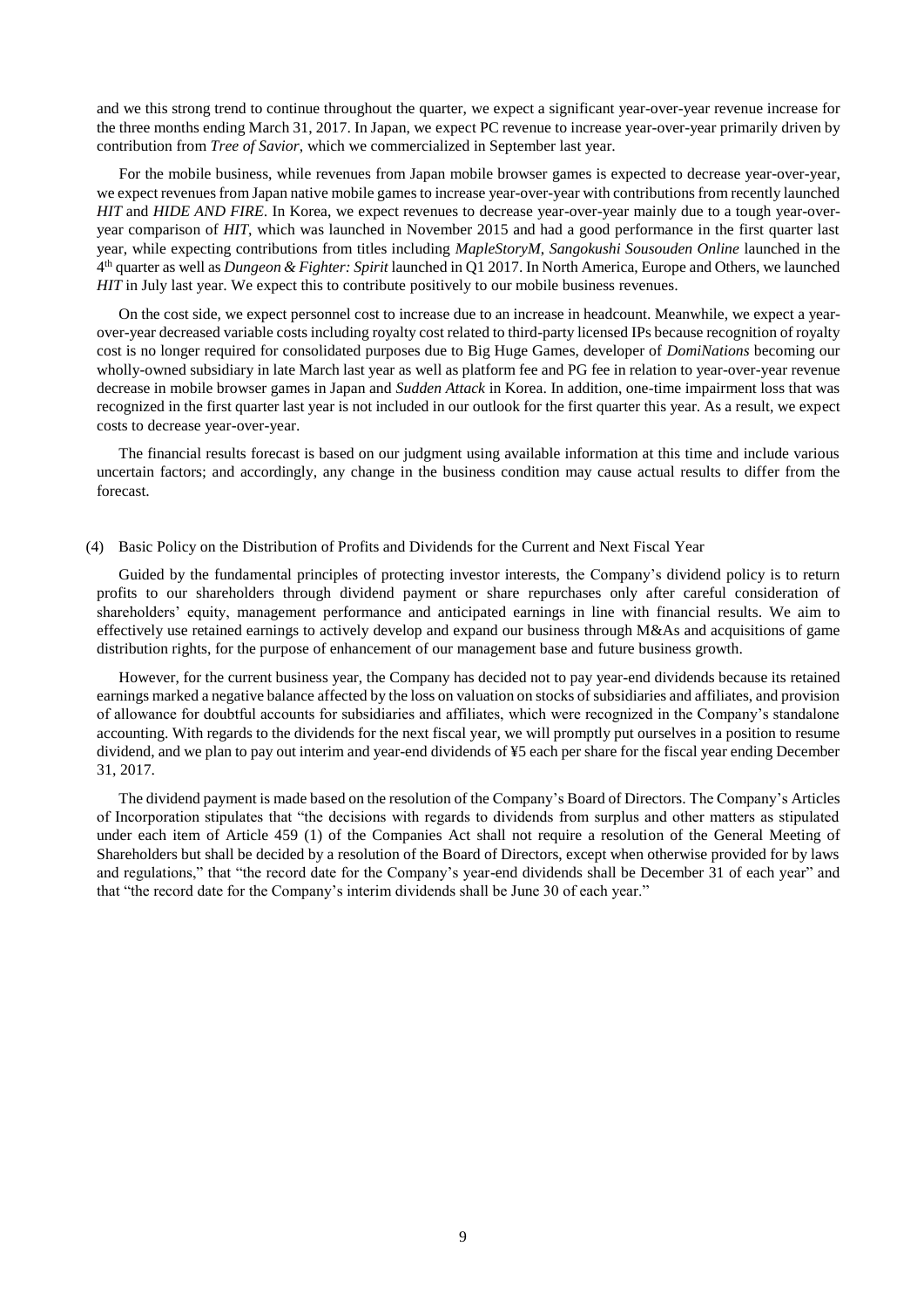## <span id="page-9-0"></span>2. Current Status of the Corporate Group

As of December 31, 2016, Nexon Group consists of the Company, the Company's 26 consolidated subsidiaries and 9 affiliated companies, and is engaged in production, development and distribution of PC online and mobile games. Mainly, the Company and gloops, Inc. (in Japan) and the Company's local consolidated subsidiaries (in overseas countries) develop overall strategies and operate business for their respective merchandises and services in each region as independent units.

Accordingly, Nexon Group consists of geographical segments based on production, development and distribution of PC online and mobile games. The reportable segments include "Japan," "Korea," "China," "North America," and "Other" in which European and Asian countries are included.

| Japan: | The Company; gloops, Inc.                                                                 |
|--------|-------------------------------------------------------------------------------------------|
| Korea: | Nexon Korea Corporation; Rushmo Co., Ltd.; NEOPLE INC.; Nexon Networks Corporation;       |
|        | Neon Studio Corporation; NDOORS Corporation; Nexon GT Co., Ltd.;                          |
|        | Nexon Communications Co., Ltd.; Nexon Space Co., Ltd.; Thingsoft Inc.;                    |
|        | Boolean Games Corporation; Wellgames Corporation; N Media Platform Co., Ltd.;             |
|        | NSC Corporation                                                                           |
| China: | Lexian Software Development (Shanghai) Co., Ltd.                                          |
|        | North America: Nexon America, Inc.; Fantage.com Inc.; Nexon M Inc.; Rushmo America Inc.;  |
|        | Nexon U.S. Holding Inc.; Big Huge Games Inc.                                              |
| Other: | NEXON Europe GmbH; gloops Vietnam Inc.; Nexon Taiwan Limited; i Digital Connect Co., Ltd. |

Nexon Group classifies its business departments into (a) PC Online business and (b) Mobile business.

### (1) Business department

## (a) PC Online business

The primary activities of the PC online business department are production, development and distribution of PC online games. In addition, we also offer services such as consulting related to PC online game distribution, in-game advertising, and merchandising incidental to PC online business.

PC online games are played simultaneously by multiple players connected to the game server via Internet on a real-time basis.

The major PC online game titles that Nexon Group distributes include *MapleStory*, *Dungeon&Fighter* and *EA SPORTSTM FIFA Online 3* ("*FIFA Online 3*"). In deciding to introduce a new game title, the Company, in order to respond flexibly to different market, first evaluates users' characteristics and preferences in various areas of the world as well as the appropriateness of the game genre before commencing the distribution on a trial basis.

PC online games developed by members of Nexon Group such as NEXON Korea Corporation and NEOPLE INC. are distributed directly by themselves or through other members of Nexon Group including the Company, Nexon America, Inc., and NEXON Europe GmbH in various countries with large market. We have been maximizing the business synergy effects by establishing a closely coordinated structure within Nexon Group for production, development and distribution of PC online games. In addition, in order to maximize profitability, Nexon Group publishes and distributes PC online games which are developed by outside developers and for which the Company acquired the distribution rights. Nexon Group also maintains amicable relationships with the developers by providing distribution service for them. In those regions where Nexon Group does not have direct distribution channels, PC online games produced by Nexon Group are distributed through local publishing companies. With the aforementioned business efforts, the Company is striving to distribute exciting and creative game titles to users around the world.

As for consulting business, Lexian Software Development (Shanghai) Co., Ltd. provides Chinese domestic distribution companies with consulting services for setting up and maintaining billing systems (please see the Note below) and membership systems, business strategy development, game business management, and marketing.

In addition, NEXON Networks Corporation provides Korean companies with services for clients support in providing PC online games and operation of net-cafés while N Media Platform Co., LTD. provides Korean companies with services for advertisement platforms and operation of platforms for net-cafés .

The in-game advertisement business has been developing its activities by taking advantage of its two unique characteristics. The first characteristic is the ability to continuously update game content or advertisement content, a primary strength of online game advertisements, which allows direct exposures by using functional items that are equipped with an advertisement function in the game. The other characteristic is the ability to allow simultaneous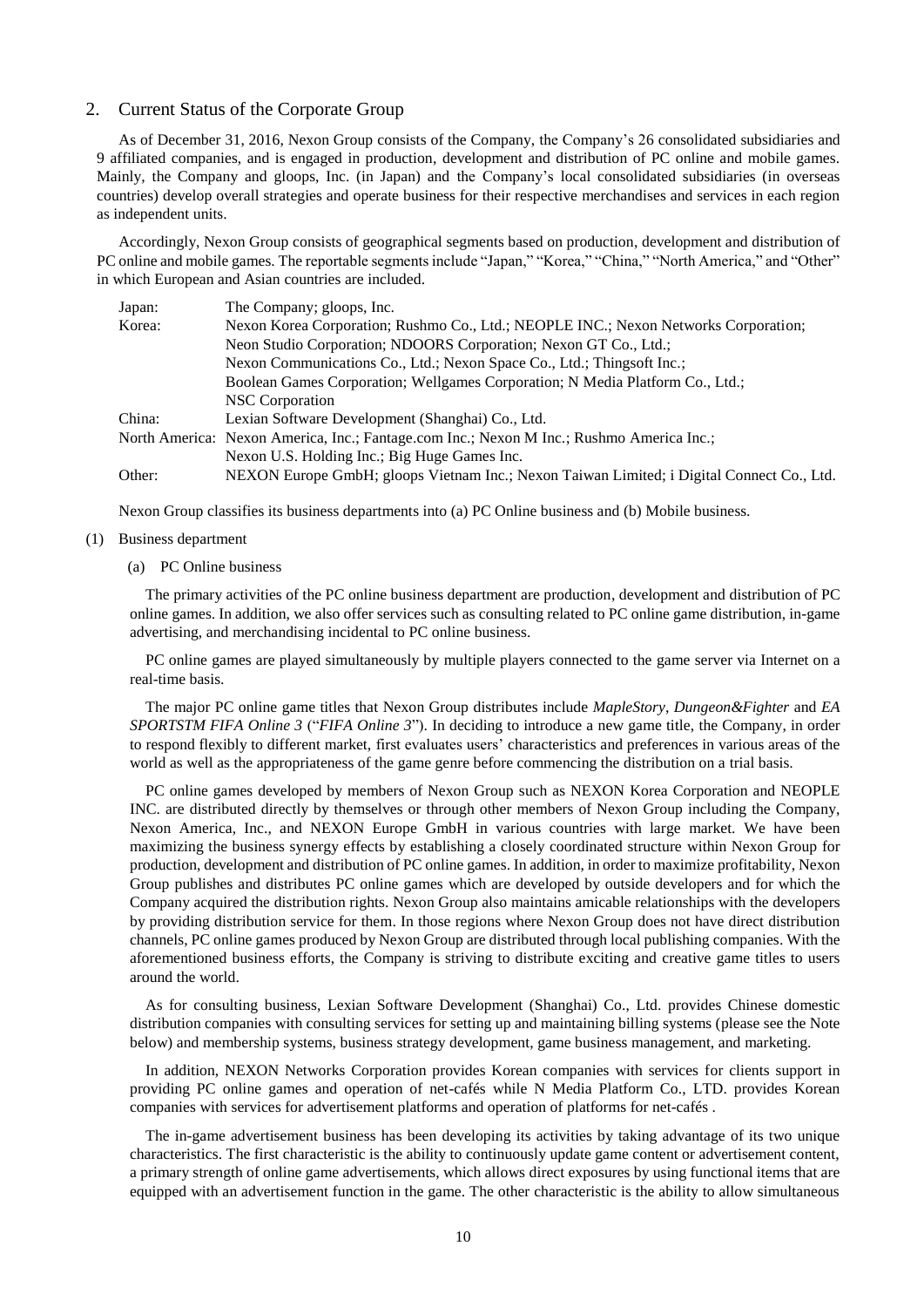exposure of different advertisements to respective targeted users through dedicated servers that aggregately manage all the advertisements.

The merchandising business is engaged in operations to produce and market merchandises of popular characters from the games owned by Nexon Group.

(Note) Billing system: An electronic billing confirmation service related to the usage of internet or email services provided by enterprises.

(b) Mobile business

The mobile business department is engaged in development and distribution of mobile games on various platforms including smartphones and tablets. Nexon Group develops and distributes mobile games in Japan and overseas. In Japan, development and distribution of mobile games are conducted primarily through gloops, Inc. The Company is also engaged in distribution of mobile games. In Korea, development and distribution of mobile games are conducted primarily through NEXON KOREA Corporation, NEOPLE INC, NDOORS Corporation, and Nexon GT Co., Ltd. In the U.S., distribution of mobile games is primarily conducted through Nexon M Inc.

#### (2) Business model of PC online game and mobile game

The Company's PC online game business models can be categorized into the following three types.

(a) Self-distribution model

The self-distribution model is a model in which game service (setup of network environment, marketing, user support, etc.) for games developed by Nexon Group such as NEXON Korea Corporation and NEOPLE INC. are provided directly by themselves or through other members of Nexon Group including the Company, Nexon America, Inc., and NEXON Europe GmbH.

After commencing distribution, Nexon Group will collect user payments pursuant to a pre-determined billing method. In most cases however, Nexon Group has retained a closing agent business service for a fee to collect user payments.

(b) License granting model

Nexon Group, as the owner of the copyright of self-developed games, enters into license agreements with outside distribution companies and grants distribution rights.

After the license agreement is executed, the grantee of the distribution right itself will assume the responsibility of setting up network environment, marketing, and user support services. At the same time, member companies of Nexon Group that own the copyright of the games will support the activities of the grantee for the purpose of increasing its profit.

In the case of Nexon Group, companies that develop PC online games such as Nexon Korea Corporation and NEOPLE INC. grant distribution rights to outside distribution companies in China and in other countries.

Nexon Group in principle, executes only one license agreement that grants distribution rights for a game in each country. Accordingly, Nexon Group grants a local distribution company with an exclusive right for distribution. In this context, member companies of Nexon Group that own the copyright of the subject game will provide updates of the game content in a continuous manner or necessary technical support, receive a contract payment at the time of executing the contract with a distribution company, and after game distribution service has commenced, receive a certain portion of the service charges that the distribution company collects from users as a royalty payment.

The terms and conditions of the royalty payments are stipulated in an individual agreement taking into consideration the conditions of the area where the local distribution company is located.

(c) License distribution model

In license distribution model, Nexon Group enters into a license agreement with an outside PC online game developer, obtains a local exclusive distribution right, sets up network environment through which Nexon Group provides services, provides marketing service and user support, and provides game distribution service.

Nexon Group collects service charges from users, a certain portion of which will be paid to the outside PC online game developer as a royalty payment.

Nexon Group's deal with Valve Corporation related to *Counter-Strike Online*, the deals with Electronic Arts Inc. related to *FIFA Online 3* and *EA SPORTSTM FIFA Online 3 M* ("*FIFA Online 3 M*") and the deal with NAT Games related to *HIT* fall into this category.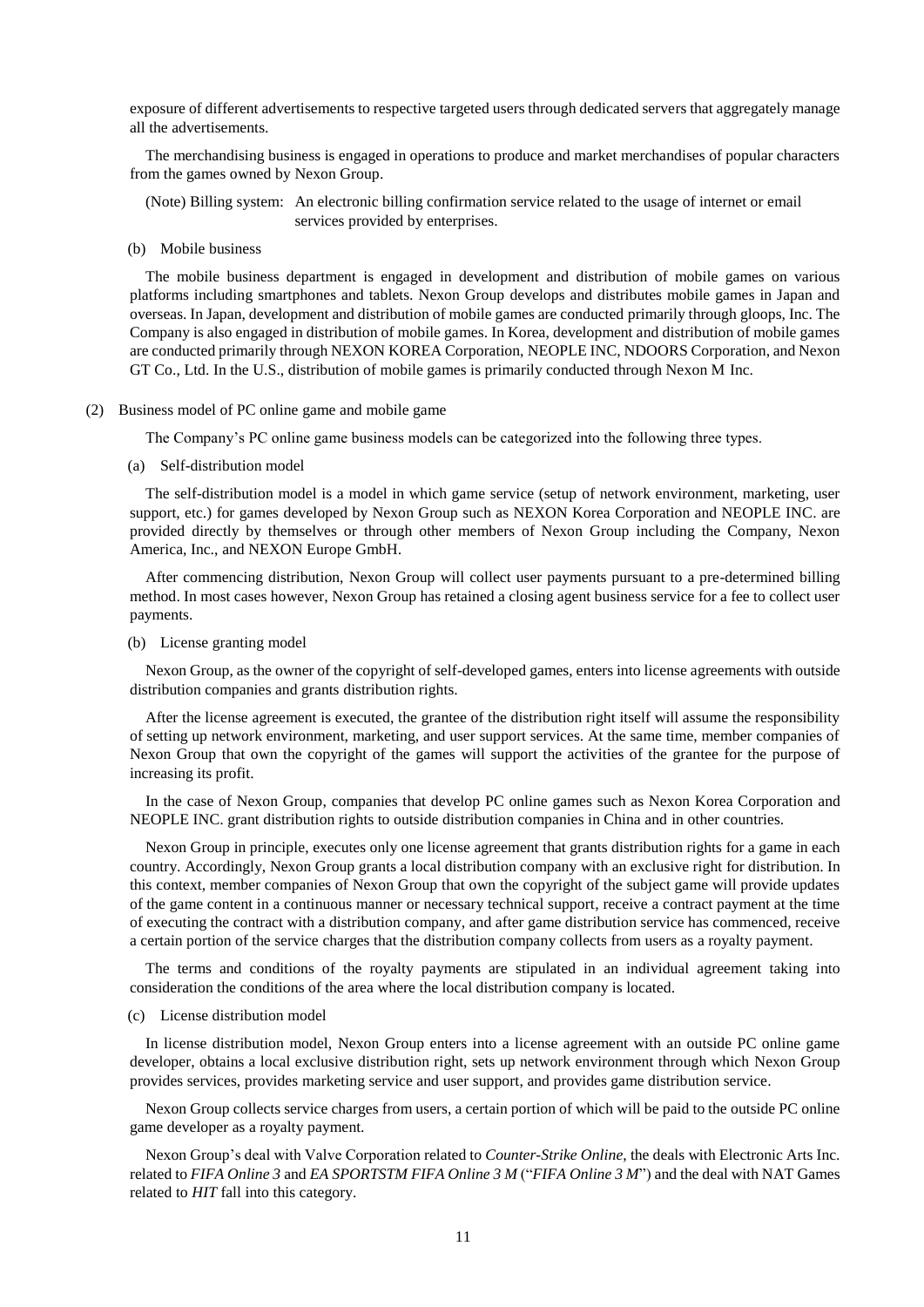### (3) PC online game monetization model

The billing method in the current PC online game monetization model can be categorized into the following three types. Nexon Group collects charges mainly with model (a).

(a) Item-based revenue model in which a fee is charged at the time of purchasing items in game

Basic usage of games is free. However, certain fees are charged when users purchase necessary items (costumes or weapons) or utilize certain services.

As the basic usage of games is free, this model lowers the mental hurdle of users at the initial stage of playing games, thus making it easier for new users to start playing, although revenue generated from the games will be affected by the attractiveness of pay items sold in the games. In recent years, as the market recognition of the games with no basic usage fee has improved, more PC online games have come to adopt this model in the market as a whole in order to acquire new users.

Nexon Group, with the intention of attracting more users to its game service, has been the first to provide the item-based revenue model for PC online games.

(b) Pay-as-you-go according to the term of usage (Fixed price method)

The pay-as-you-go (fixed price) model is a model in which a fixed fee is charged to users per month, day or hour for playing games.

Under this model, it is possible to generate a constant level of revenue by securing a certain number of users. However, it is probable that new users may feel the burden of committing to pay a fixed amount every month, compared to games with no basic usage fee.

(c) Advertisement revenue model

Basic usage of games is free. The service provider receives revenue from advertisements inserted either at the beginning, ending or during the games.

Under this model, advertisements are primarily sponsored by businesses, thus, it is commonly combined with either of the above model (a) or (b), and the popularity of the game itself (user attraction) will have a direct impact on the revenue.

(4) Mobile game monetization model

The billing method in the current mobile game monetization model can be categorized into the following two types. Nexon Group collects charges mainly with model (a).

(a) Item-based revenue model in which a fee is charged at the time of purchasing items in game

Basic usage of games is free. However, certain fees are charged when users purchase necessary items (costumes or weapons) or utilize certain services.

As the basic usage of games is free, this model lowers the mental hurdle of users at the initial stage of playing games, thus making it easier for new users to start playing, although revenue generated from the games will be affected by the attractiveness of pay items sold in the games. The item-based revenue model is the most-used model in the mobile game market.

(b) Fee-charging premium model in which a fee is charged at the time of downloading a game

The purchase-type (premium model) game is a model in which a fee is charged at the time of downloading a mobile game. Compared with the item-based revenue model in which basic usage of games is free, the number of game users is limited and it is probable that new users may feel the burden of committing to pay a fixed amount.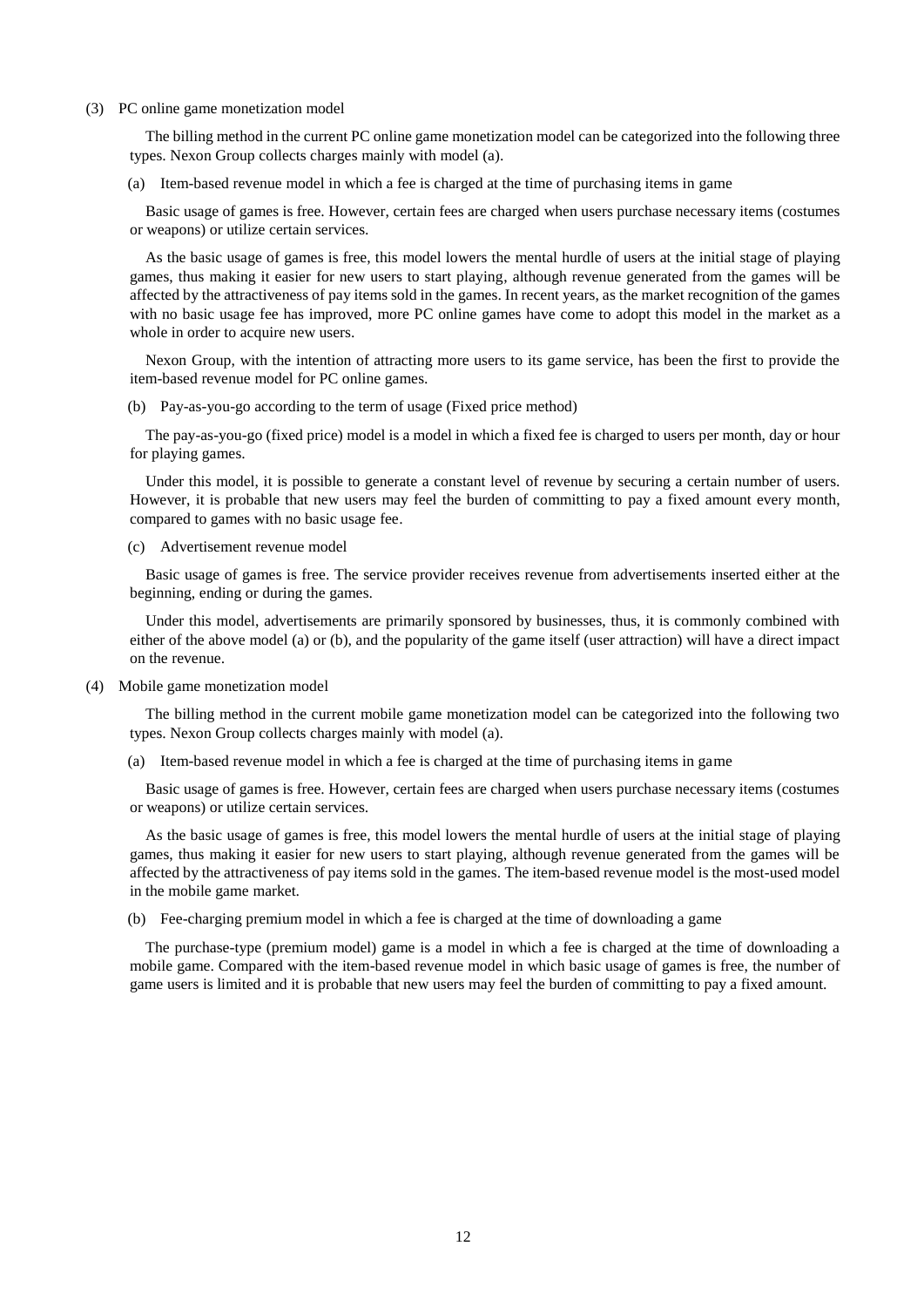[Business system chart]

Chart 1 shows the above described matters.

<Chart 1>



(Note) In general, only one license is granted for a game in each country, providing the local company with an exclusive right for distribution.

The royalty income flow within Nexon Group is shown in Chart 2, covering the Company and its major subsidiaries. The thicker lines represent major flows.

<Chart 2>

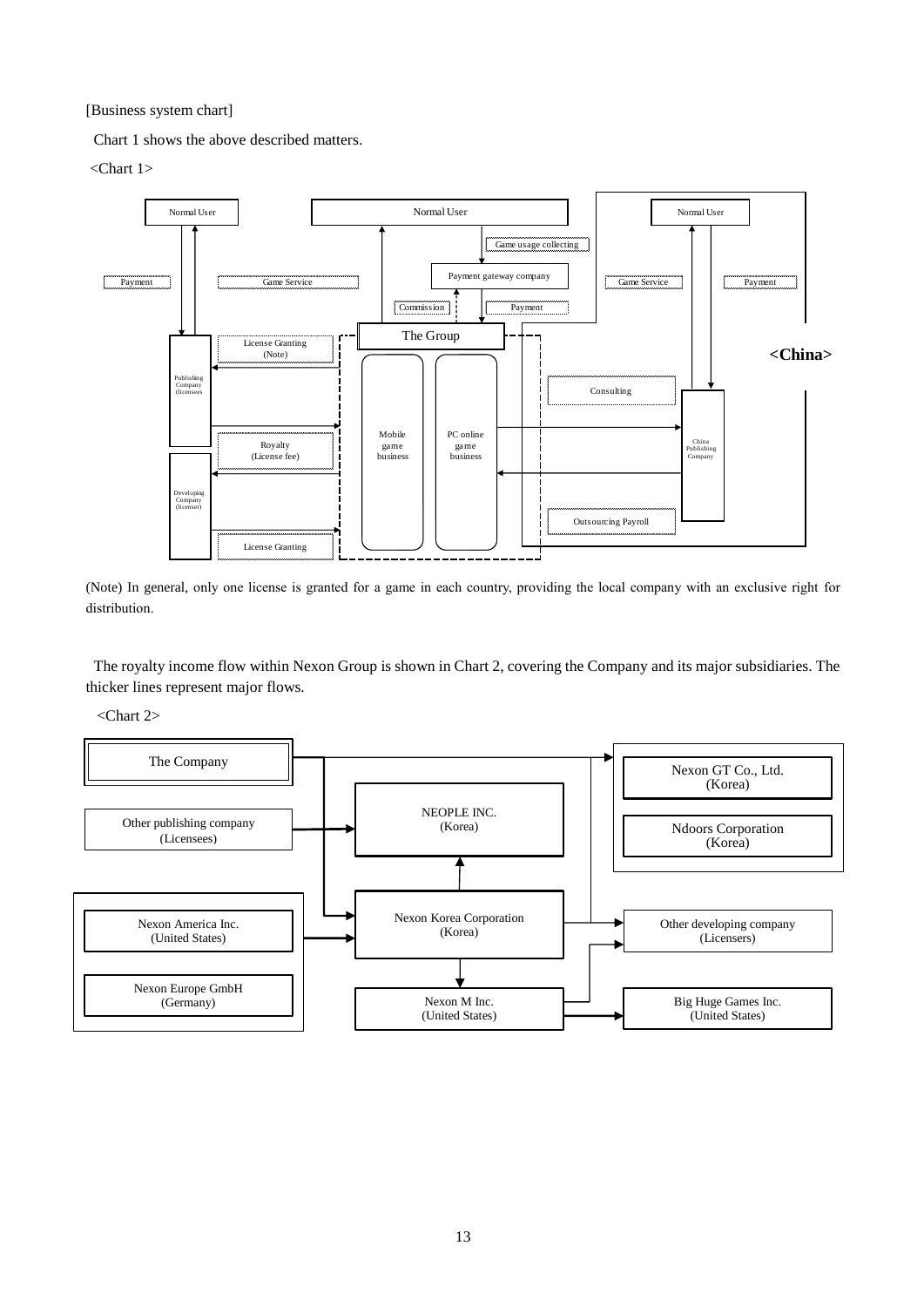## <span id="page-13-0"></span>3. Management Policy

### <span id="page-13-1"></span>(1) Company's Basic Management Policy

Nexon Group is aiming to become the world's top game company. Our fundamental policy for new game titles is to provide exciting, creative and unique games with high quality, and that for existing game titles is to provide users with games that continue to be fun for a long period of time, through attractive content updates and satisfiable game operation.

#### <span id="page-13-2"></span>(2) Targeted Management Indicators

We believe the key management indicators of Nexon Group are revenue and operating income. Through the continuous growth of revenue and operating income, we will achieve growth in enterprise value.

<span id="page-13-3"></span>(3) Company's Mid- to Long-Term Management Strategy

Three major trends are apparent in the game industry today; "online games," "multiplayer games," and "free-to-play games."

Nexon Group enjoys advantages of procurement capability for new game contents through in-house development and publishing, game operation capability, global business base, and solid financial structure. By leveraging these strengths, Nexon Group's long-term goals are to become the world's top game company, establish its position as a leading player in the game industry, and continue to provide users around the world with exciting, creative and unique new game titles with high quality.

In order to become the world's top game company and achieve further growth, Nexon Group will focus on the following three priorities:

Product: We believe that across all platforms, only the highest-quality, most original games will be truly successful. To this end, our new leadership team will be narrowing the Company's focus and resources to fewer, better games games that really get us excited, and that we think will attract and retain huge numbers of players.

People: Creating radically innovative and entertaining games requires us to attract and retain the best people in the industry from all over the world. This means taking a new approach to recruiting and people management in order to set ourselves apart as an attractive workplace in a highly competitive industry. By offering developers the freedom to create the most exciting games, and by having the ability to reach our massive worldwide audience, we will further differentiate ourselves.

Partners: We have a uniquely strong track record in our industry of successful partnerships with leaders around the world, and a reputation for integrity and performance as a partner. Our expertise in free-to-play and global reach have brought us together with companies looking to take their businesses online or to expand their geographic footprint. We will continue to leverage our track record and capabilities to enter into significant new partnerships.

#### <span id="page-13-4"></span>(4) Issues to be Addressed

In order to achieve the future growth, Nexon Group recognizes the following matters as issues to be addressed.

(a) Provide new game titles with enticement and high quality, and execute content updates of existing game titles

Regardless of whether the hardware used to play a game is PC or mobile, or whether the game is distributed in Japan, Korea, China, the United States or anywhere in the world, in the game industry, excellence of a game is measured by the quality of its content. We have no intention of settling for popular game titles such as *Dungeon&Fighter* and *MapleStory* which Nexon Group currently offers. Instead, in order to become the world's top game company, we aim to distribute exciting, creative and unique game titles with high quality and offer users with the greatest pleasure and special experience. Along with that, as for existing games, we aim to execute attractive content updates and manage game operation that can attract and satisfy users for a long period of time. To this end, we intend to further enhance the business base through efforts such as strengthening game operation capability, enhancing game development and publishing capability within Nexon Group, forming partnerships including co-development with other game developers, and investing in leading game developers.

(b) Strengthen information security

Nexon Group provides PC online game and mobile game service which handles game data and users' personal information through the information system. Accordingly, it is required to maintain the highest level of information system infrastructure to prevent illegal access or use by external parties, and also to enhance information security structure including internal information management organization.

Nexon Group has been focusing on enhancement of the information security structure through its group-wide enhancement of the organization in terms of information security and implementation of cutting-edge information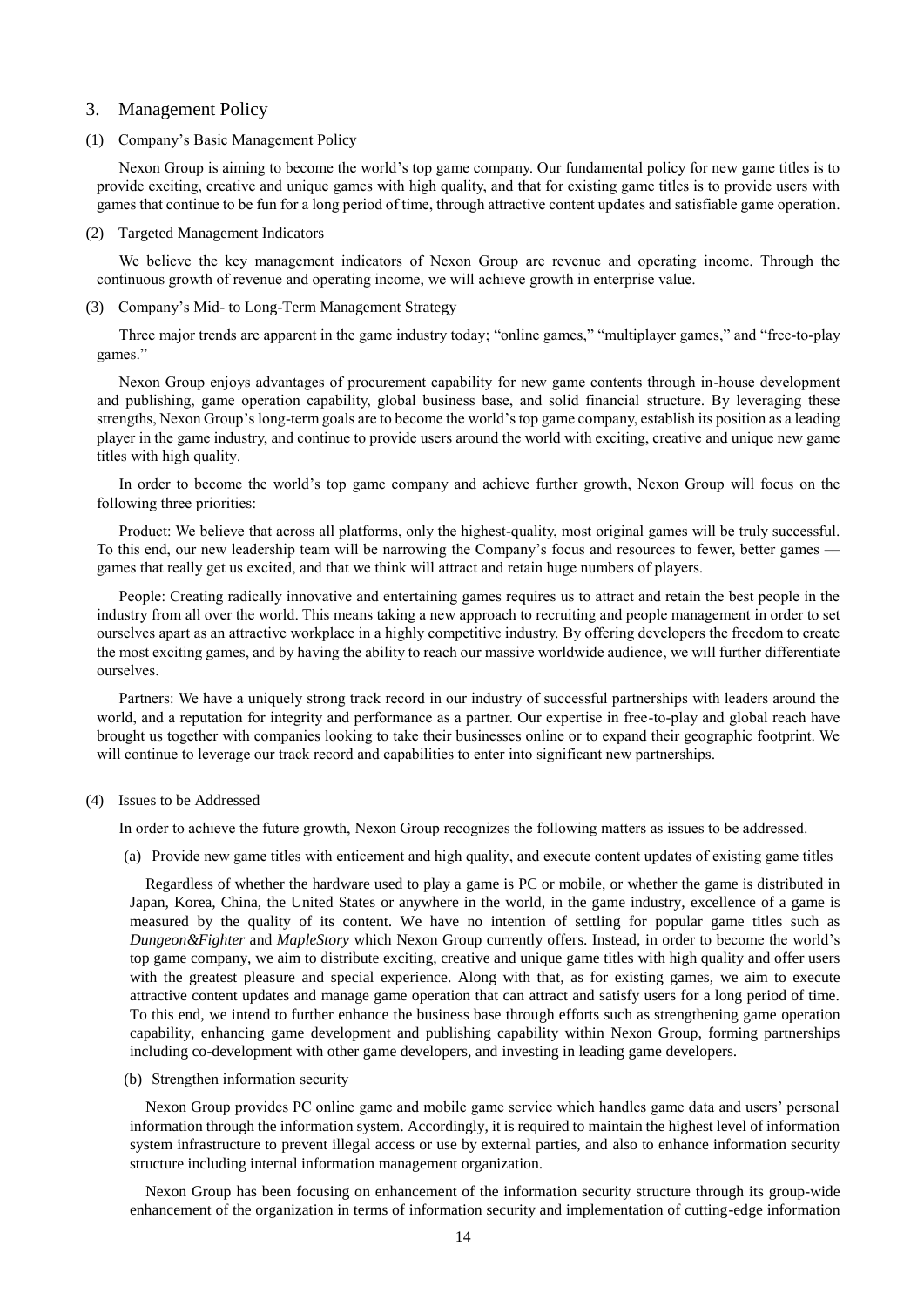systems, and is determined to make continued efforts to strengthen the overall information security structure so as to provide users with reliable and secure services.

# <span id="page-14-0"></span>4. Basic Concept for Selection of the Accounting Standards

Nexon Group has applied International Accounting Standards since the fiscal year ended December 31, 2013, with the aim to enhance the global comparability and convenience of financial information in the capital market.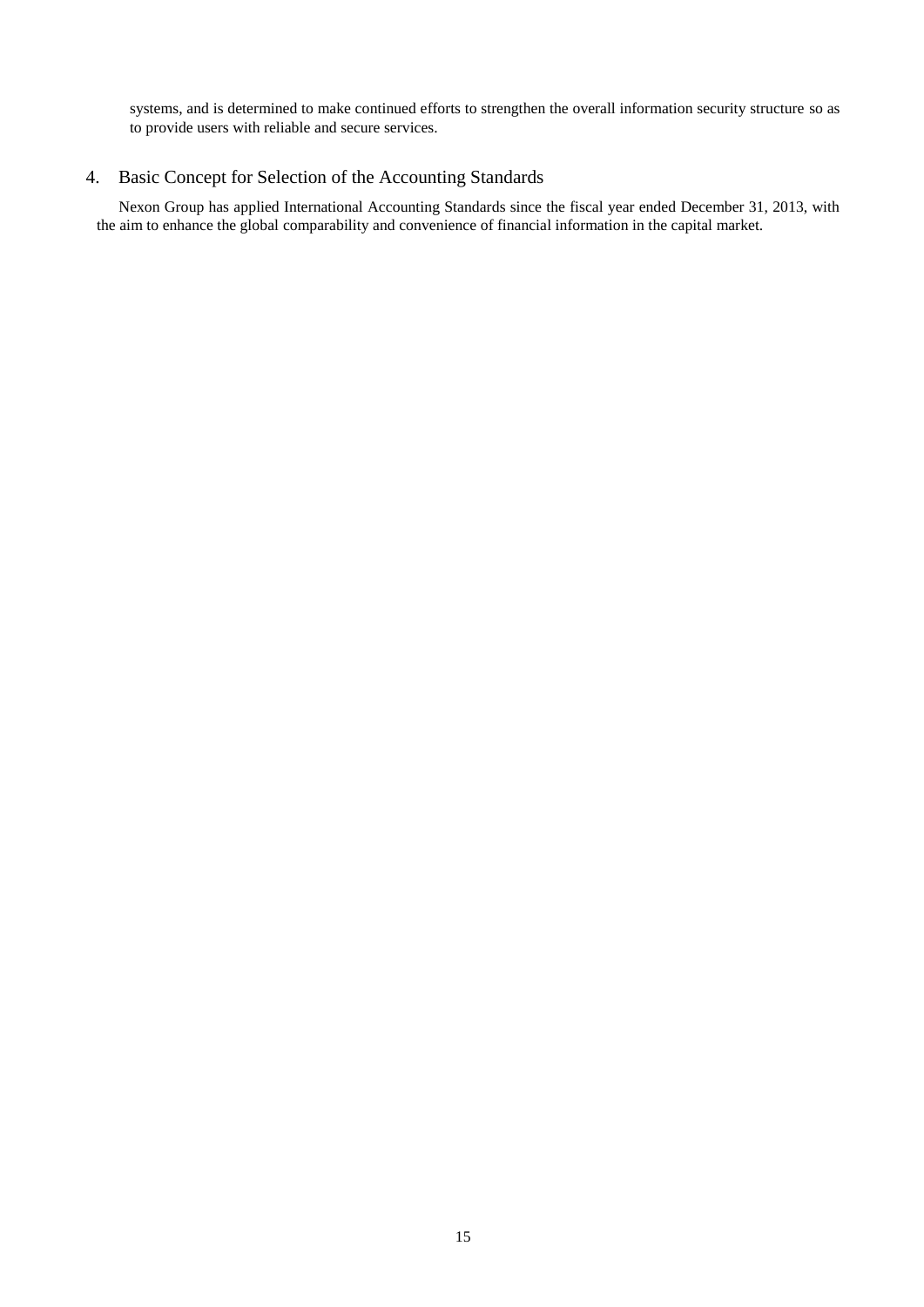# <span id="page-15-0"></span>5. Consolidated Financial Statements

# <span id="page-15-1"></span>(1) Consolidated Statement of Financial Position

|                                               |                            | (Millions of yen)          |
|-----------------------------------------------|----------------------------|----------------------------|
|                                               | As of December 31,<br>2015 | As of December 31,<br>2016 |
| Assets                                        |                            |                            |
| <b>Current assets</b>                         |                            |                            |
| Cash and cash equivalents                     | 194,225                    | 152,683                    |
| Trade and other receivables                   | 33,362                     | 27,037                     |
| Other deposits                                | 97,105                     | 173,226                    |
| Other financial assets                        | 1,973                      | 2,895                      |
| Other current assets                          | 5,005                      | 10,256                     |
| Total current assets                          | 331,670                    | 366,097                    |
| Non-current assets                            |                            |                            |
| Property, plant and equipment                 | 22,027                     | 20,394                     |
| Goodwill                                      | 35,387                     | 17,523                     |
| Intangible assets                             | 7,520                      | 7,127                      |
| Investments accounted for using equity method | 2,071                      | 6,662                      |
| Other financial assets                        | 19,576                     | 18,236                     |
| Other non-current assets                      | 3,040                      | 551                        |
| Deferred tax assets                           | 4,295                      | 5,242                      |
| Total non-current assets                      | 93,916                     | 75,735                     |
| <b>Total</b> assets                           | 425,586                    | 441,832                    |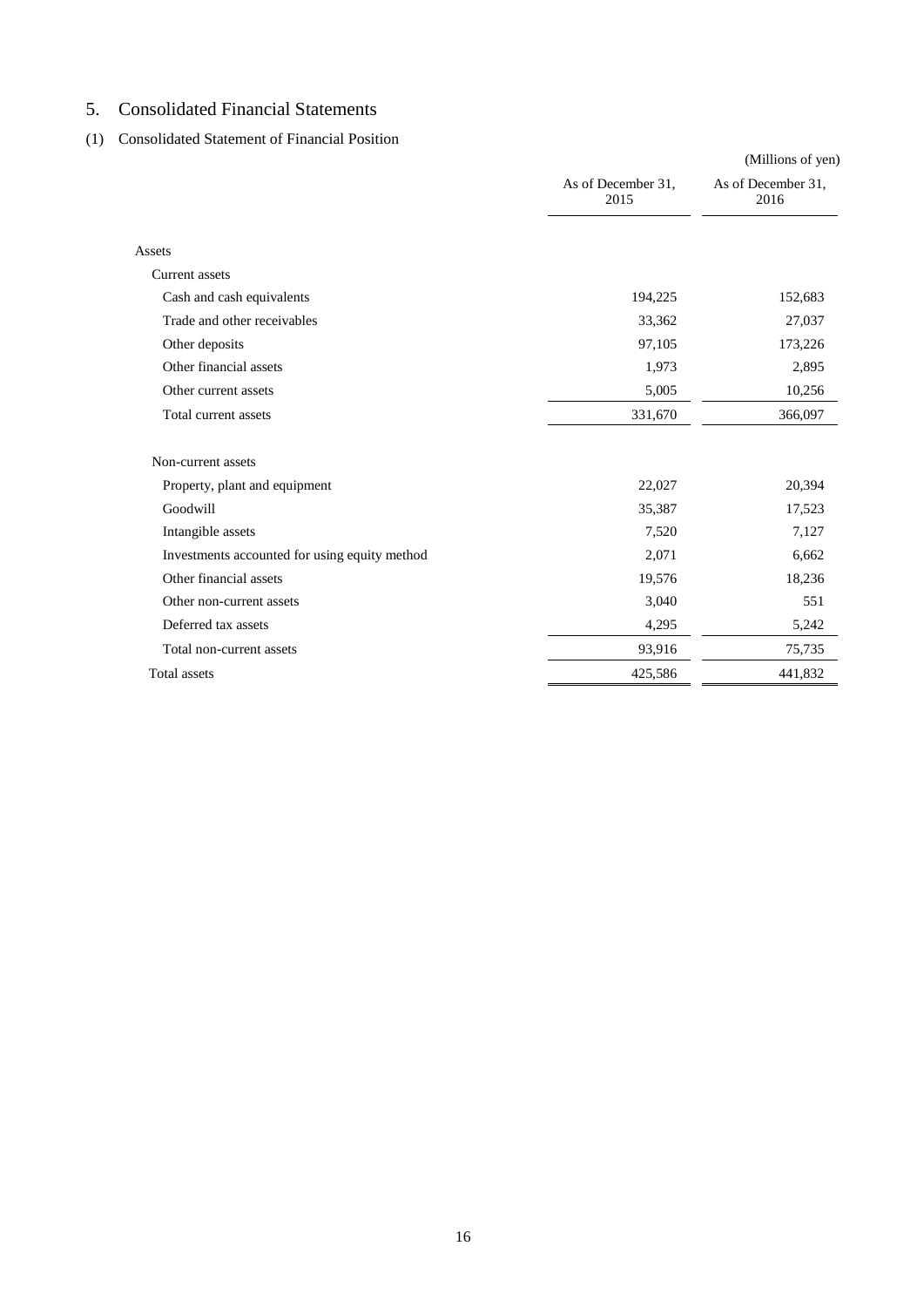|                                                           |                            | (Millions of yen)          |  |  |
|-----------------------------------------------------------|----------------------------|----------------------------|--|--|
|                                                           | As of December 31,<br>2015 | As of December 31,<br>2016 |  |  |
| Liabilities and equity                                    |                            |                            |  |  |
| Liabilities                                               |                            |                            |  |  |
| <b>Current liabilities</b>                                |                            |                            |  |  |
| Trade and other payables                                  | 10,874                     | 9,472                      |  |  |
| Deferred income                                           | 9,558                      | 9,313                      |  |  |
| Borrowings                                                | 1,916                      | 1,683                      |  |  |
| Income taxes payable                                      | 7,135                      | 5,511                      |  |  |
| Other financial liabilities                               | 568                        | 1,523                      |  |  |
| Provisions                                                | 2,246                      | 2,396                      |  |  |
| Other current liabilities                                 | 4,587                      | 5,106                      |  |  |
| Total current liabilities                                 | 36,884                     | 35,004                     |  |  |
| Non-current liabilities                                   |                            |                            |  |  |
| Deferred income                                           | 1,985                      | 8,392                      |  |  |
| Borrowings                                                | 2,501                      | 835                        |  |  |
| Other financial liabilities                               | 790                        | 644                        |  |  |
| Provisions                                                | 327                        | 327                        |  |  |
| Other non-current liabilities                             | 1,280                      | 1,741                      |  |  |
| Deferred tax liabilities                                  | 2,138                      | 17,195                     |  |  |
| Total non-current liabilities                             | 9,021                      | 29,134                     |  |  |
| <b>Total liabilities</b>                                  | 45,905                     | 64,138                     |  |  |
| Equity                                                    |                            |                            |  |  |
| Capital stock                                             | 56,441                     | 3,519                      |  |  |
| Capital surplus                                           | 34,597                     | 86,753                     |  |  |
| <b>Treasury Stock</b>                                     |                            | (0)                        |  |  |
| Other equity interest                                     | 73,308                     | 56,254                     |  |  |
| Retained earnings                                         | 210,101                    | 226,398                    |  |  |
| Total equity attributable to owners of the parent company | 374,447                    | 372,924                    |  |  |
| Non-controlling interests                                 | 5,234                      | 4,770                      |  |  |
| Total equity                                              | 379,681                    | 377,694                    |  |  |
| Total liabilities and equity                              | 425,586                    | 441,832                    |  |  |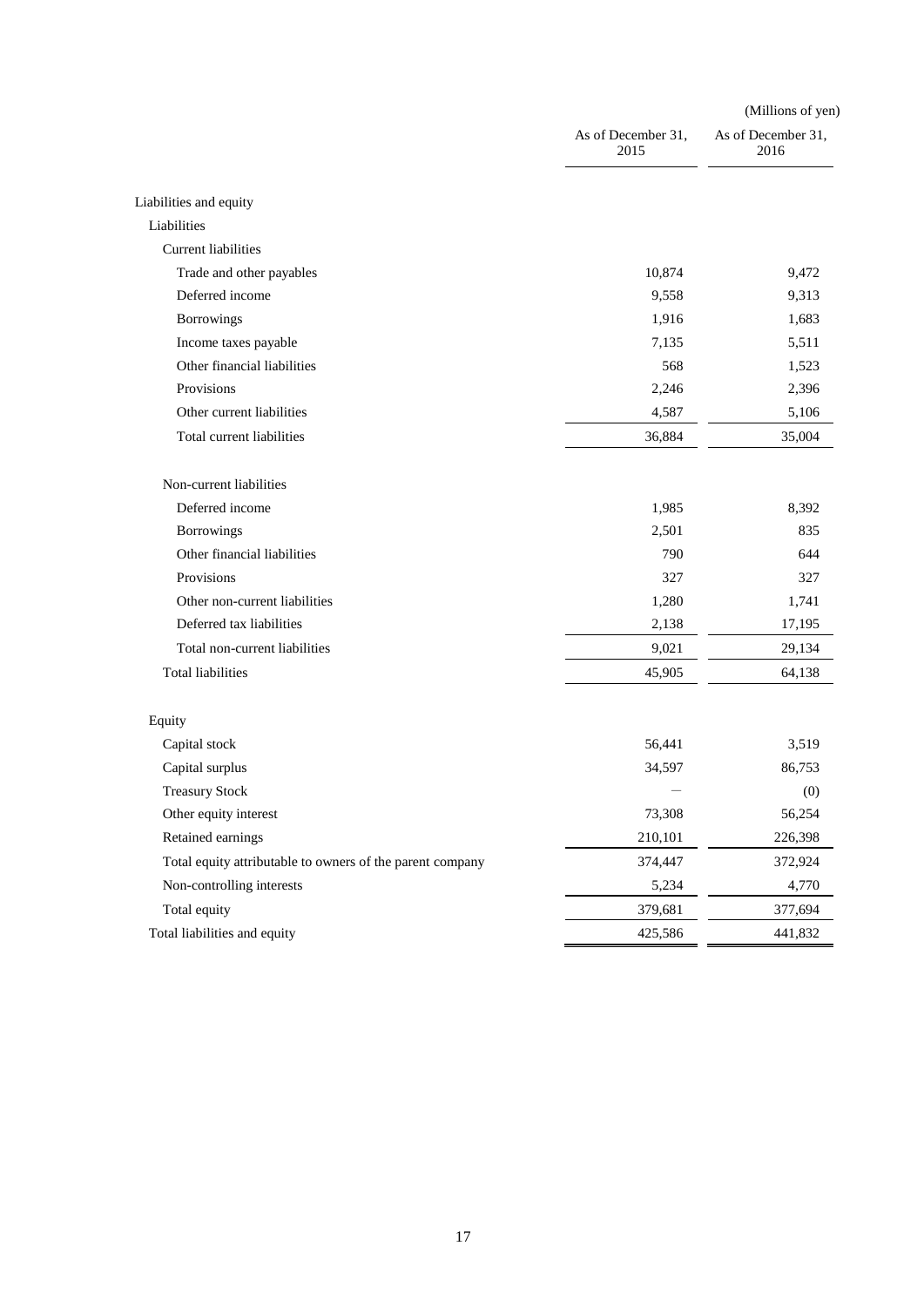# <span id="page-17-0"></span>(2) Consolidated Income Statement

|                                                                      |                                        | (Millions of yen)                      |
|----------------------------------------------------------------------|----------------------------------------|----------------------------------------|
|                                                                      | Fiscal Year ended<br>December 31, 2015 | Fiscal Year ended<br>December 31, 2016 |
|                                                                      |                                        |                                        |
| Revenue                                                              | 190,263                                | 183,128                                |
| Cost of sales                                                        | (49,701)                               | (48, 131)                              |
| Gross profit                                                         | 140,562                                | 134,997                                |
| Selling, general and administrative expenses                         | (74,212)                               | (66,210)                               |
| Other income                                                         | 1,621                                  | 1,021                                  |
| Other expenses                                                       | (5,681)                                | (29, 147)                              |
| Operating income                                                     | 62,290                                 | 40,661                                 |
| Finance income                                                       | 7,587                                  | 6,583                                  |
| Finance costs                                                        | (1,962)                                | (222)                                  |
| Equity in profit of affiliates                                       | 91                                     | 101                                    |
| Income before income taxes                                           | 68,006                                 | 47,123                                 |
| Income taxes expense                                                 | (12, 405)                              | (26, 602)                              |
| Net income                                                           | 55,601                                 | 20,521                                 |
| Attributable to:                                                     |                                        |                                        |
| Owners of the parent company                                         | 55,132                                 | 20,133                                 |
| Non-controlling interests                                            | 469                                    | 388                                    |
| Net income                                                           | 55,601                                 | 20,521                                 |
| Earnings per share<br>(attributable to owners of the parent company) |                                        | (Yen)                                  |
| Basic earnings per share                                             | 127.86                                 | 46.26                                  |
| Diluted earnings per share                                           | 124.67                                 | 45.40                                  |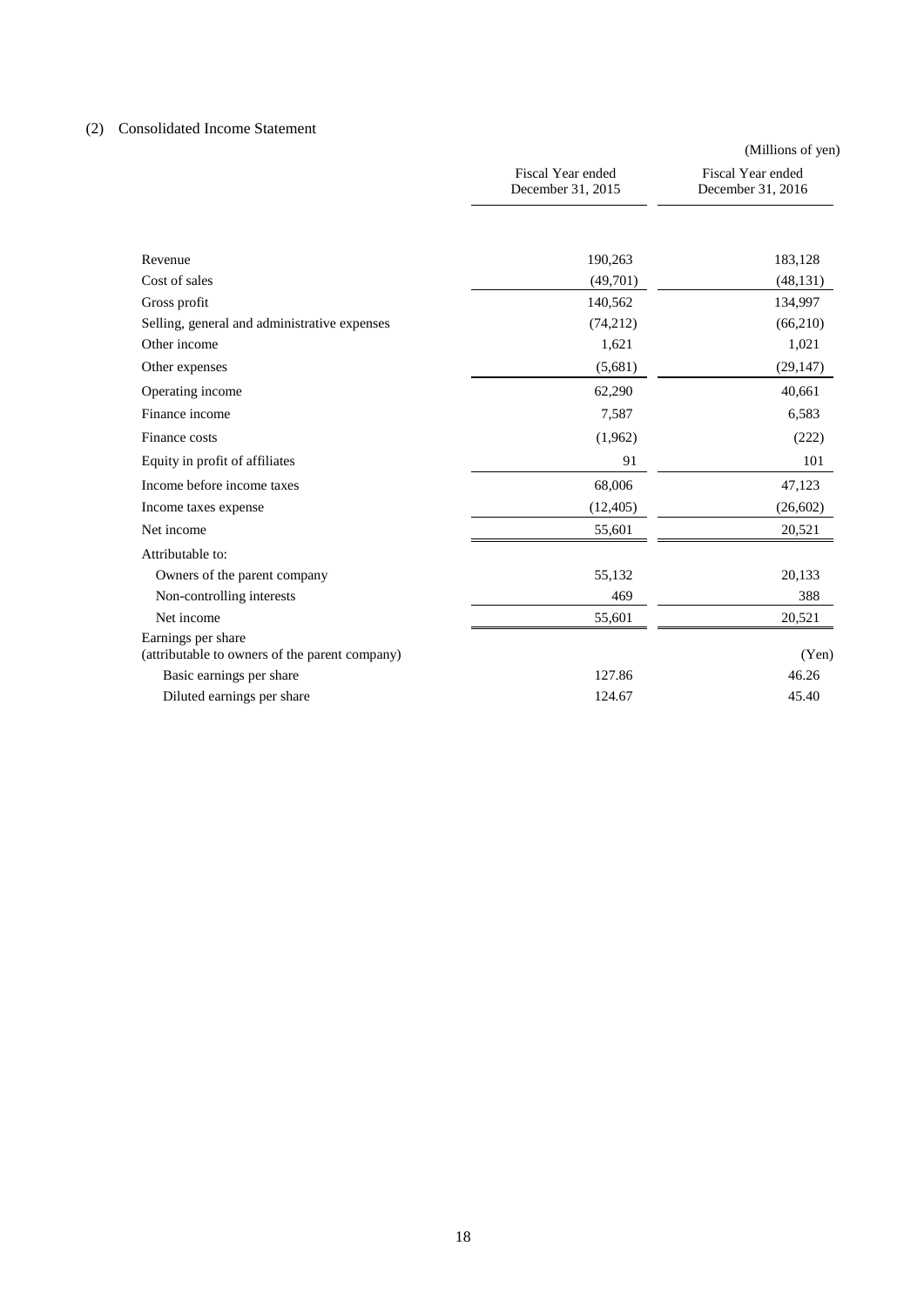# <span id="page-18-0"></span>(3) Consolidated Statement of Comprehensive Income

(Millions of yen)

|                                                                               | Fiscal Year ended<br>December 31, 2015 | Fiscal Year ended<br>December 31, 2016 |
|-------------------------------------------------------------------------------|----------------------------------------|----------------------------------------|
| Net income                                                                    | 55,601                                 | 20,521                                 |
| Other comprehensive income                                                    |                                        |                                        |
| Items that will not be reclassified to net income                             |                                        |                                        |
| Financial assets measured at fair value through<br>other comprehensive income | 1,650                                  | (1,831)                                |
| Re-measurement of defined benefit pension<br>plans                            | 6                                      | (8)                                    |
| Other comprehensive income under equity<br>method                             | 2                                      |                                        |
| Income taxes                                                                  | (939)                                  | 301                                    |
| Total items that will not be reclassified to net<br>income                    | 719                                    | (1,538)                                |
| Items that may be reclassified subsequently to net                            |                                        |                                        |
| income                                                                        |                                        |                                        |
| Exchange differences on translating foreign<br>operations                     | (15,715)                               | (16,078)                               |
| Cash flow hedges                                                              | 59                                     |                                        |
| Other comprehensive income under equity<br>method                             | (1)                                    | (0)                                    |
| Income taxes                                                                  | (21)                                   |                                        |
| Total items that may be reclassified<br>subsequently to net income            | (15,678)                               | (16,078)                               |
| Total other comprehensive income                                              | (14,959)                               | (17,616)                               |
| Total comprehensive income                                                    | 40,642                                 | 2,905                                  |
| Attributable to:                                                              |                                        |                                        |
| Owners of the parent company                                                  | 40,505                                 | 2,868                                  |
| Non-controlling interests                                                     | 137                                    | 37                                     |
| Total comprehensive income                                                    | 40,642                                 | 2,905                                  |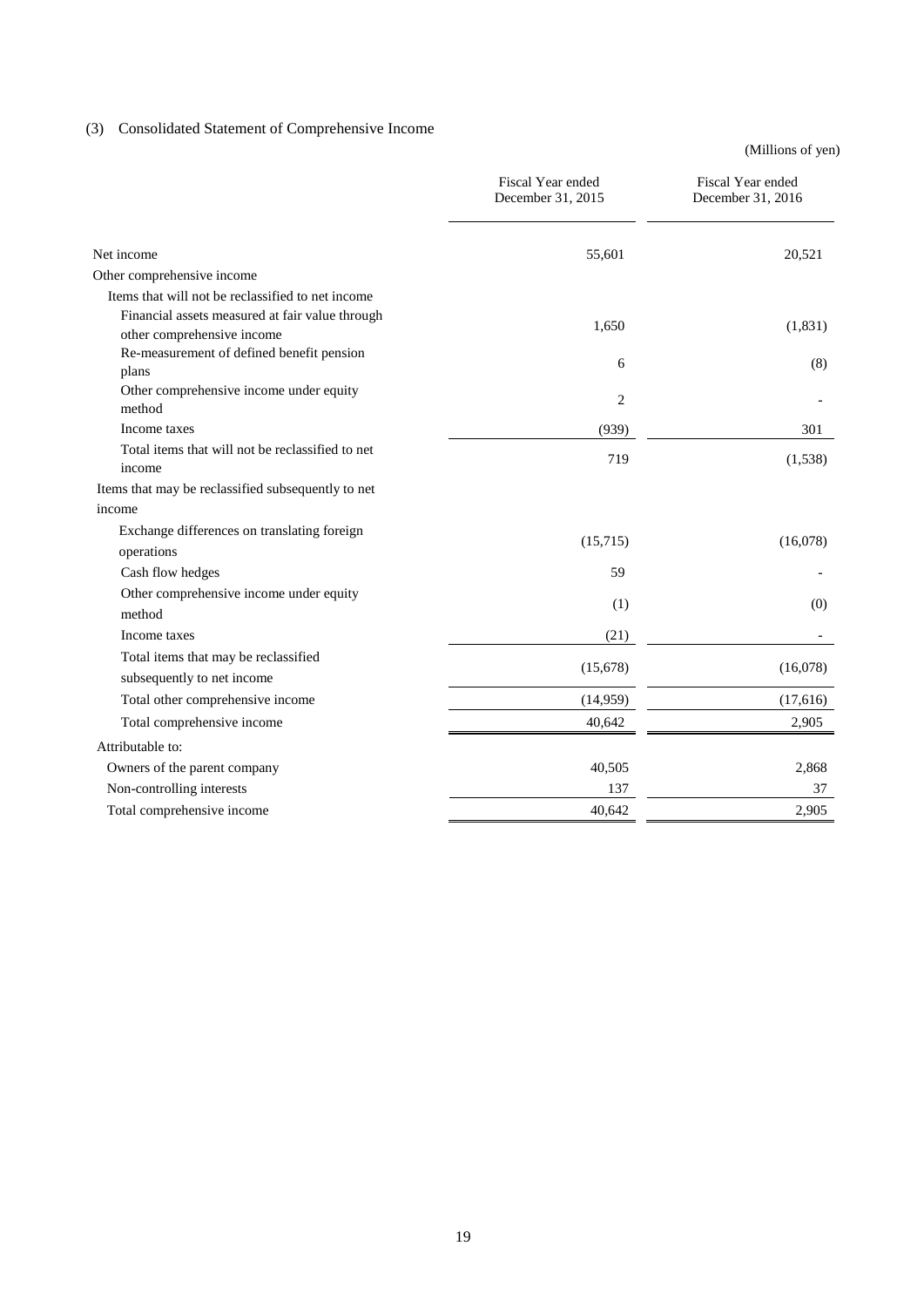## <span id="page-19-0"></span>(4) Consolidated Statement of Changes in Equity Fiscal Year ended December 31, 2015

# (Millions of yen)

|                                                             |               | Non-               |                          |                          |                      |           |                          |              |
|-------------------------------------------------------------|---------------|--------------------|--------------------------|--------------------------|----------------------|-----------|--------------------------|--------------|
|                                                             | Capital stock | Capital<br>surplus | Treasury<br>stock        | Other equity<br>interest | Retained<br>earnings | Total     | controlling<br>interests | Total equity |
| Balance at January 1, 2015                                  | 52,481        | 40,830             |                          | 92,044                   | 155,025              | 340,380   | 5,097                    | 345,477      |
| Net income                                                  | ٠             |                    |                          |                          | 55,132               | 55,132    | 469                      | 55,601       |
| Other comprehensive income                                  |               |                    |                          | (14,627)                 |                      | (14, 627) | (332)                    | (14, 959)    |
| Total comprehensive income                                  |               |                    |                          | (14,627)                 | 55,132               | 40,505    | 137                      | 40,642       |
| Issue of shares                                             | 3,960         | 3,960              |                          |                          | ٠                    | 7,920     |                          | 7,920        |
| Stock issue cost                                            | ٠             | (27)               |                          | ٠                        |                      | (27)      |                          | (27)         |
| Payment of dividends                                        |               |                    |                          | ٠                        | (4,305)              | (4,305)   |                          | (4,305)      |
| Share-based payments                                        |               |                    |                          | 140                      | ٠                    | 140       | ٠                        | 140          |
| Acquisition of treasury stock                               |               | (169)              | (10,000)                 |                          |                      | (10, 169) | $\overline{a}$           | (10, 169)    |
| Cancellation of treasury stock                              |               | (10,000)           | 10,000                   |                          |                      |           |                          |              |
| Transfer from other equity interest<br>to retained earnings |               |                    |                          | (4,249)                  | 4,249                |           |                          |              |
| Other changes                                               |               | 3                  |                          |                          |                      | 3         |                          | 3            |
| Total transactions with the owners                          | 3,960         | (6,233)            | $\overline{\phantom{a}}$ | (4,109)                  | (56)                 | (6, 438)  |                          | (6, 438)     |
| Balance at December 31, 2015                                | 56,441        | 34,597             |                          | 73,308                   | 210,101              | 374,447   | 5,234                    | 379,681      |

Fiscal Year ended December 31, 2016

|                                                   |               | (Millions of yen)        |                          |                                             |                      |          |                          |              |
|---------------------------------------------------|---------------|--------------------------|--------------------------|---------------------------------------------|----------------------|----------|--------------------------|--------------|
|                                                   |               |                          |                          | Equity attributable to owners of the parent |                      |          | Non-                     |              |
|                                                   | Capital stock | Capital<br>surplus       | Treasury<br>stock        | Other equity<br>interest                    | Retained<br>earnings | Total    | controlling<br>interests | Total equity |
| Balance at January 1, 2016                        | 56,441        | 34,597                   |                          | 73,308                                      | 210,101              | 374,447  | 5,234                    | 379,681      |
| Net income                                        | ٠             |                          |                          |                                             | 20,133               | 20,133   | 388                      | 20,521       |
| Other comprehensive income                        |               |                          |                          | (17,265)                                    |                      | (17,265) | (351)                    | (17, 616)    |
| Total comprehensive income                        |               | ä,                       | $\overline{\phantom{a}}$ | (17,265)                                    | 20,133               | 2,868    | 37                       | 2,905        |
| Transfer from capital stock to<br>capital surplus | (55, 227)     | 55,227                   |                          |                                             |                      |          |                          |              |
| Issue of shares                                   | 2,305         | 2,305                    |                          |                                             | L,                   | 4,610    |                          | 4,610        |
| Stock issue cost                                  | ٠             | (18)                     |                          | ٠                                           |                      | (18)     | ٠                        | (18)         |
| Payment of dividends                              |               |                          |                          |                                             | (4,353)              | (4,353)  | ٠                        | (4,353)      |
| Share-based payments                              |               | Ē,                       |                          | 718                                         |                      | 718      |                          | 718          |
| Acquisition of non-controlling<br>interests       |               | (348)                    |                          |                                             |                      | (348)    | (501)                    | (849)        |
| Acquisition of treasury stock                     |               | (10)                     | (5,000)                  |                                             | L,                   | (5,010)  | $\overline{\phantom{a}}$ | (5,010)      |
| Cancellation of treasury stock                    |               | (5,000)                  | 5,000                    |                                             |                      |          |                          |              |
| Transfer from other equity interest               |               |                          |                          |                                             |                      |          |                          |              |
| to retained earnings                              |               |                          |                          | (507)                                       | 507                  |          |                          |              |
| Other changes                                     | ٠             | $\overline{\phantom{0}}$ | $\overline{a}$           | $\overline{a}$                              | 10                   | 10       |                          | 10           |
| Total transactions with the owners                | (52, 922)     | 52,156                   | (0)                      | 211                                         | (3,836)              | (4, 391) | (501)                    | (4,892)      |
| Balance at December 31, 2016                      | 3,519         | 86,753                   | (0)                      | 56,254                                      | 226,398              | 372,924  | 4,770                    | 377,694      |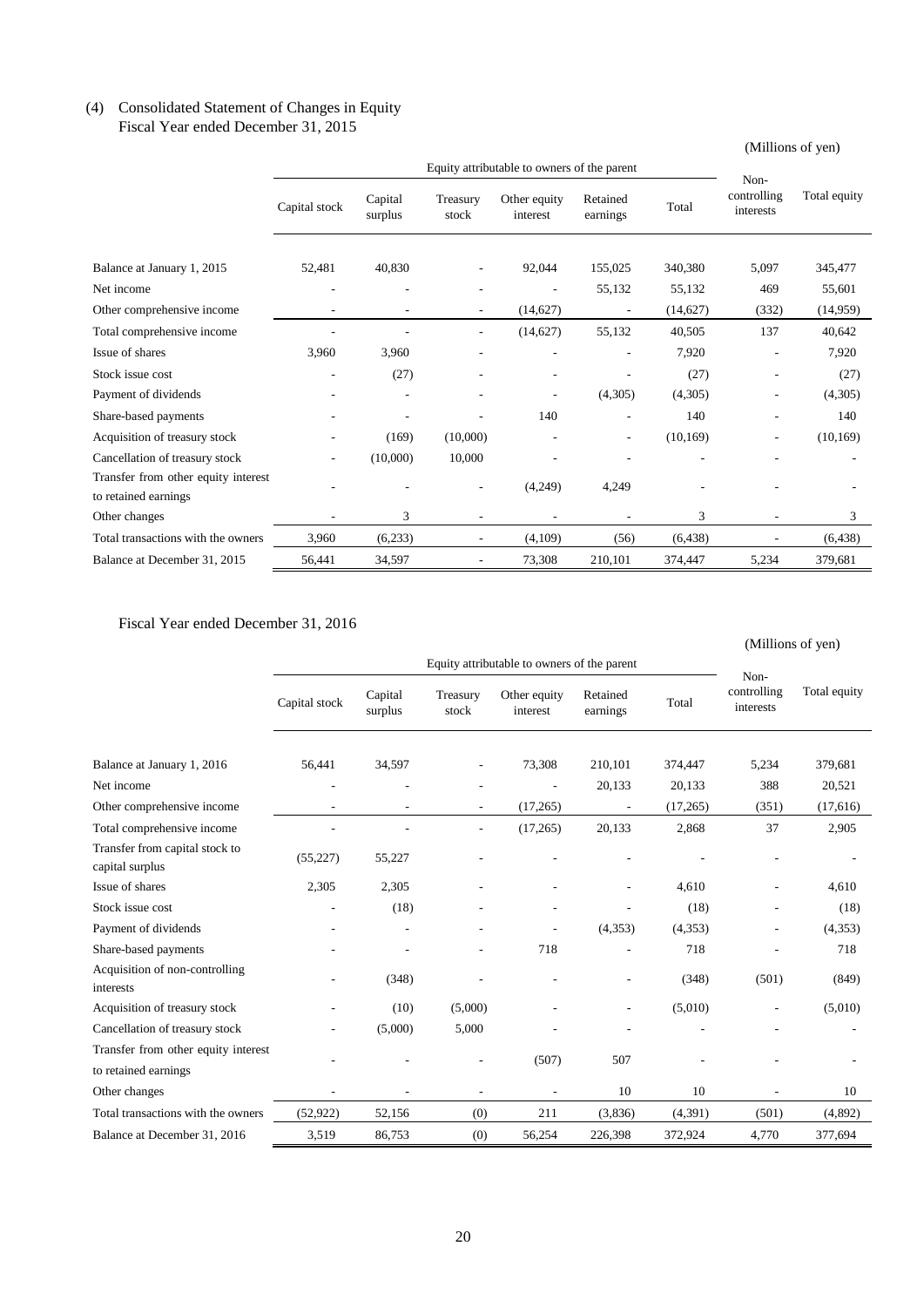# <span id="page-20-0"></span>(5) Consolidated Statement of Cash Flows

|                                                                                           | Fiscal Year ended<br>December 31, 2015 | (Millions of yen)<br>Fiscal Year ended<br>December 31, 2016 |
|-------------------------------------------------------------------------------------------|----------------------------------------|-------------------------------------------------------------|
|                                                                                           |                                        |                                                             |
| Cash flows from operating activities<br>Income before income taxes                        | 68,006                                 | 47,123                                                      |
| Depreciation and amortization                                                             | 13,060                                 | 6,366                                                       |
|                                                                                           | 1,908                                  | 2,136                                                       |
| Share-based compensation expenses<br>Interest and dividend income                         |                                        |                                                             |
|                                                                                           | (4,962)<br>322                         | (3,461)<br>27                                               |
| Interest expense                                                                          | 5,321                                  | 28,785                                                      |
| <b>Impairment</b> loss<br>Equity in profit of affiliates                                  |                                        |                                                             |
|                                                                                           | (91)                                   | (101)                                                       |
| Exchange gain<br>(Increase) decrease in trade and other receivables                       | (562)                                  | (3,190)                                                     |
| Increase in other current assets                                                          | (3,167)                                | 4,642                                                       |
|                                                                                           | (1,873)                                | (3,937)                                                     |
| Increase (decrease) in trade and other payables<br>(Decrease) increase in deferred income | 931                                    | (1,205)                                                     |
| Other                                                                                     | (865)<br>685                           | 6,755                                                       |
|                                                                                           |                                        | 1,333                                                       |
| Subtotal                                                                                  | 78,713                                 | 85,273                                                      |
| Interest and dividends received                                                           | 4,944                                  | 3,326                                                       |
| Interest paid                                                                             | (486)                                  | (17)                                                        |
| Income taxes paid                                                                         | (23,019)                               | (15,289)                                                    |
| Net cash provided by operating activities                                                 | 60,152                                 | 73,293                                                      |
| Cash flows from investing activities                                                      |                                        |                                                             |
| Increase in other deposits                                                                | (1,175)                                | (76, 852)                                                   |
| Purchases of property, plant and equipment                                                | (2,879)                                | (2,467)                                                     |
| Proceeds from sale of property, plant and equipment                                       | 57                                     | 51                                                          |
| Purchases of intangible assets                                                            | (2,485)                                | (1,215)                                                     |
| Payments associated with increase in long-term prepaid                                    | (1,631)                                | (2,250)                                                     |
| expenses                                                                                  |                                        |                                                             |
| Payments for acquisition of investment securities                                         | (1,611)                                | (2,742)                                                     |
| Proceeds from sale of investment securities                                               | 66,882                                 | 405                                                         |
| Purchases of affiliates                                                                   | (78)                                   | (4,530)                                                     |
| Purchases of subsidiaries                                                                 | (2,155)                                | (7, 301)                                                    |
| Extension of long-term loans receivable                                                   | (12)                                   | (5,011)                                                     |
| Proceed from collection of long-term loans receivable                                     | 799                                    | 5,004                                                       |
| Other                                                                                     | 700                                    | (176)                                                       |
| Net cash used in/provided by investing activities                                         | 56,412                                 | (97, 084)                                                   |
| Cash flows from financing activities                                                      |                                        |                                                             |
| Net increase (decrease) in short-term borrowings                                          | 250                                    | (440)                                                       |
| Proceeds from long-term borrowings                                                        | 5,000                                  |                                                             |
| Repayment of long-term borrowings                                                         | (32, 194)                              | (1,676)                                                     |
| Proceeds from exercise of stock options                                                   | 6,127                                  | 3,174                                                       |
| Acquisition of treasury stocks                                                            | (10, 169)                              | (5,010)                                                     |
| Acquisition of treasury stocks of subsidiaries                                            |                                        | (832)                                                       |
| Cash dividends paid                                                                       | (4,305)                                | (4,358)                                                     |
| Other                                                                                     | (348)                                  | (133)                                                       |
| Net cash used in financing activities                                                     | (35, 639)                              | (9,275)                                                     |
| Net increase (decrease) in cash and cash equivalents                                      | 80,925                                 | (33,066)                                                    |
| Cash and cash equivalents at the beginning of the year                                    | 117,729                                | 194,225                                                     |
| Effects of exchange rate changes on cash and cash<br>equivalents                          | (4, 429)                               | (8, 476)                                                    |
| Cash and cash equivalents at the end of the year                                          | 194,225                                | 152,683                                                     |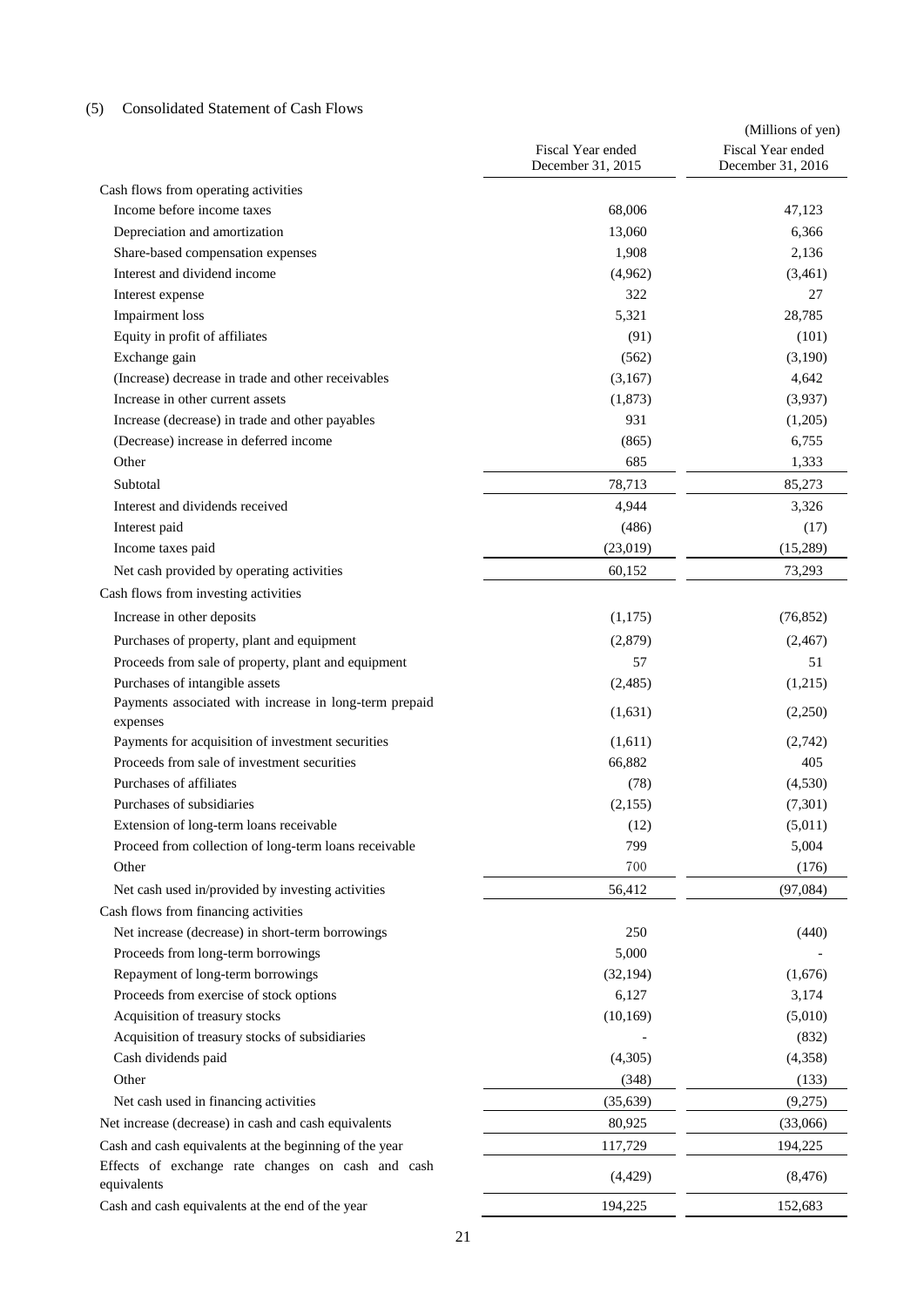### <span id="page-21-1"></span><span id="page-21-0"></span>(6) Notes to Consolidated Financial Statements

(Notes on going concern assumption)

Not applicable

<span id="page-21-2"></span>(Changes in accounting policies and changes in accounting estimates)

Changes in accounting policies required by IFRS

The accounting policies used to prepare these consolidated financial statements are consistent with those applied in the consolidated financial statements for the year ended December 31, 2015 unless otherwise noted, except for the new standards applied as listed below.

Nexon Group has applied the following standards from the Q1 2016 (from January 1, 2016 to March 31, 2016), but the application of these standards did not have material impacts on the fiscal year ended December 31, 2016.

| <b>Standards</b>             | Title                                              | Overview of New or Revised Standard                                                                                                                                                                                           |
|------------------------------|----------------------------------------------------|-------------------------------------------------------------------------------------------------------------------------------------------------------------------------------------------------------------------------------|
| <b>IAS1</b>                  | Presentation of Financial<br><b>Statements</b>     | Clarified materiality and aggregation, presentation of subtotals,<br>structure of financial statements and disclosure of accounting policies                                                                                  |
| <b>IFRS 5</b>                | and Discontinued Operations                        | Non-current Assets Held for Sale Amended the methods of disposal for assets                                                                                                                                                   |
| <b>IFRS</b> 7                | Financial instruments:<br><b>Disclosures</b>       | Clarified that a servicing contract may constitute continuing<br>involvement<br>Clarified conditions under which disclosure requirements related to<br>offsetting should be applied to condensed interim financial statements |
| IFRS 10 and<br><b>IAS 28</b> | <b>Consolidated Financial</b><br><b>Statements</b> | Clarified application of consolidation exception to investment entities<br>and their subsidiaries                                                                                                                             |
| IFRS 11                      | Joint Arrangements                                 | Amended accounting for acquisition of an interest in a joint operation<br>in which the activity constitutes a business                                                                                                        |
| IAS 16                       | Property, Plant and Equipment                      | Clarified situations where a revenue-based depreciation method may<br>be appropriate                                                                                                                                          |
| <b>IAS 19</b>                | <b>Employee Benefits</b>                           | Amended accounting for employee contributions                                                                                                                                                                                 |
| <b>IAS 27</b>                | <b>Separate Financial Statements</b>               | Amended accounting for investments in subsidiaries, jointly<br>controlled entities and associates in the separate financial statements                                                                                        |
| <b>IAS 34</b>                | <b>Interim Financial Reporting</b>                 | Clarified that required interim disclosure should be reflected in<br>interim financial statements or incorporated in applicable parts of the<br>interim financial report                                                      |
| <b>IAS 38</b>                | <b>Intangible Assets</b>                           | Clarified situations where a revenue-based amortization method may<br>be appropriate                                                                                                                                          |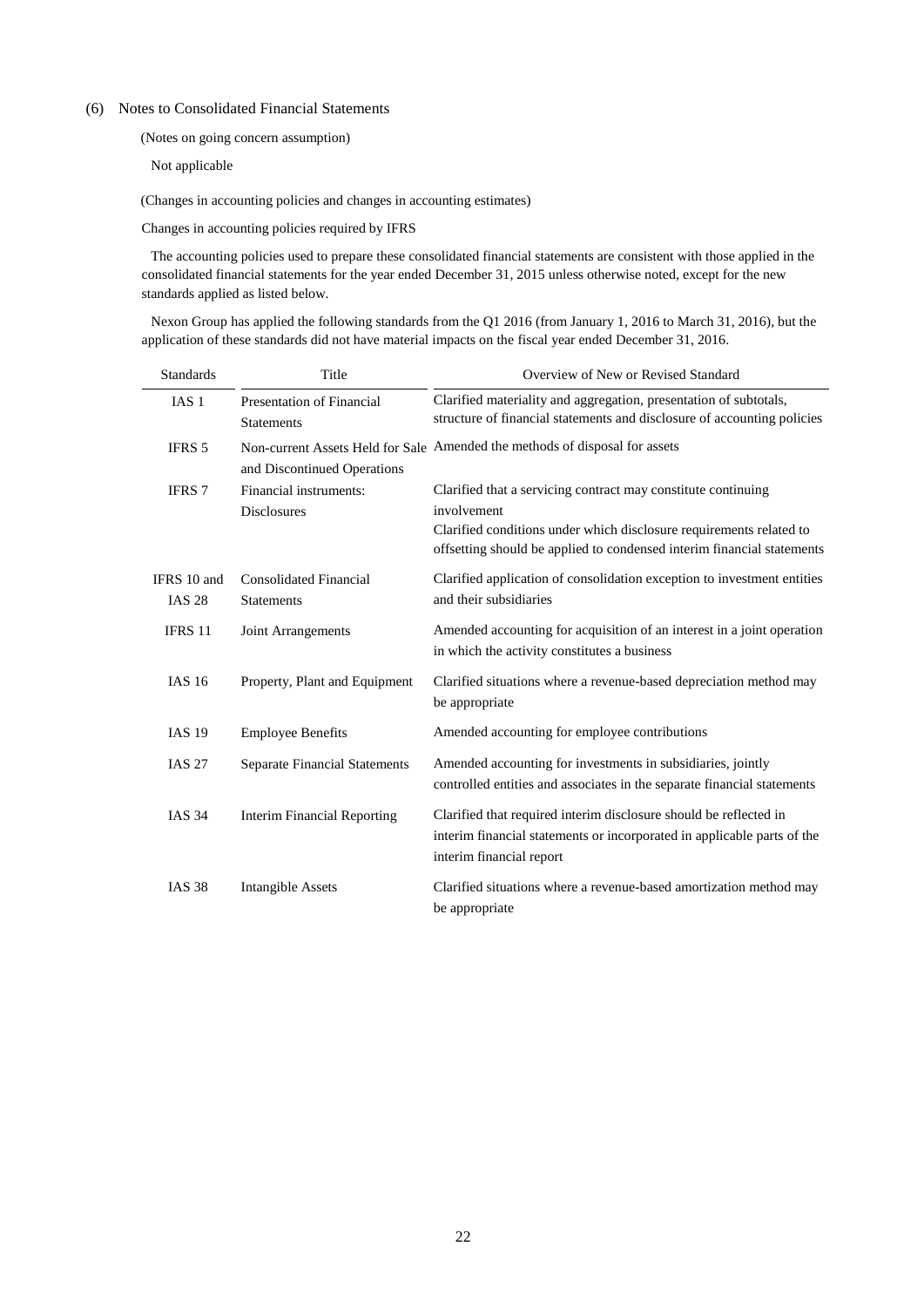<span id="page-22-0"></span>(Segment information)

(1) Outline of reportable segments

Reportable segments of Nexon Group are components of Nexon Group, for which separate financial statements are available, that are evaluated regularly by the board of directors in deciding how to allocate management resources and in assessing performance.

Nexon Group is engaged in production, development and distribution of PC online games and mobile games, and the Company and domestic consolidated subsidiaries (in Japan) and its local consolidated subsidiaries (overseas) develop overall strategies and operate business activities for their respective products and services in each region as independent units. Accordingly, Nexon Group consists of geographical segments based on production, development, and distribution of PC online games and mobile games. There are five reportable segments: "Japan", "Korea", "China", "North America" and "Other" which includes European and Asian countries.

(2) Revenue, profit or loss by reportable segment

Information on the segments of Nexon Group is as follows:

Fiscal year ended December 31, 2015 (From January 1, 2015 to December 31, 2015)

| (Millions of yen)                                     |                |                          |                          |                  |                          |                          |                          |         |
|-------------------------------------------------------|----------------|--------------------------|--------------------------|------------------|--------------------------|--------------------------|--------------------------|---------|
|                                                       |                |                          |                          | Adjust-          | Consoli-                 |                          |                          |         |
|                                                       | Japan          | Korea                    | China                    | North<br>America | Other                    | Total                    | ments<br>(Note 3)        | dated   |
| Revenue                                               |                |                          |                          |                  |                          |                          |                          |         |
| Revenue from external customers                       | 20,772         | 152,571                  | 4,087                    | 11,111           | 1,722                    | 190,263                  |                          | 190,263 |
| Intersegment revenue                                  | 89             | 3,257                    | $\overline{a}$           | 846              | 133                      | 4,325                    | (4,325)                  |         |
| Total                                                 | 20,861         | 155,828                  | 4,087                    | 11,957           | 1,855                    | 194,588                  | (4,325)                  | 190,263 |
| Segment profit or loss (Note 1)                       | (1,929)        | 70,709                   | 2,189                    | (4,024)          | (560)                    | 66,385                   | (35)                     | 66,350  |
| Other income (expense), net                           | $\overline{a}$ | $\overline{\phantom{0}}$ | $\overline{\phantom{a}}$ |                  | $\overline{\phantom{a}}$ |                          | $\overline{\phantom{a}}$ | (4,060) |
| Operating income                                      | $\overline{a}$ | $\overline{\phantom{0}}$ | $\overline{a}$           |                  | $\overline{\phantom{a}}$ |                          | $\overline{\phantom{a}}$ | 62,290  |
| Finance income (costs), net                           |                |                          | $\overline{\phantom{0}}$ |                  |                          |                          | $\overline{a}$           | 5,625   |
| Equity in profit of affiliates                        | $\overline{a}$ | $\overline{\phantom{a}}$ | $\overline{\phantom{a}}$ | $\overline{a}$   | $\overline{\phantom{a}}$ | $\overline{\phantom{a}}$ | $\overline{\phantom{a}}$ | 91      |
| Income before income taxes                            |                |                          | $\overline{a}$           |                  |                          |                          | $\overline{\phantom{a}}$ | 68,006  |
| (Other items)                                         |                |                          |                          |                  |                          |                          |                          |         |
| Depreciation and amortization                         | 608            | 11,439                   | 207                      | 517              | 289                      | 13,060                   | $\overline{\phantom{a}}$ | 13,060  |
| Impairment loss                                       | 540            | 2,688                    | $\overline{a}$           | 1,983            | 110                      | 5,321                    | $\overline{\phantom{0}}$ | 5,321   |
| Capital expenditures (including<br>intangible assets) | 766            | 3,410                    | 144                      | 1,858            | 244                      | 6,422                    | $\overline{\phantom{a}}$ | 6,422   |

(Note) 1. Segment profit or loss is calculated by deducting cost of sales and selling, general and administrative expenses from revenue.

2. Price for intersegment transactions is based on the general market price.

3. Adjustments in segment profit or loss of ¥(35) million represent elimination of intersegment transactions.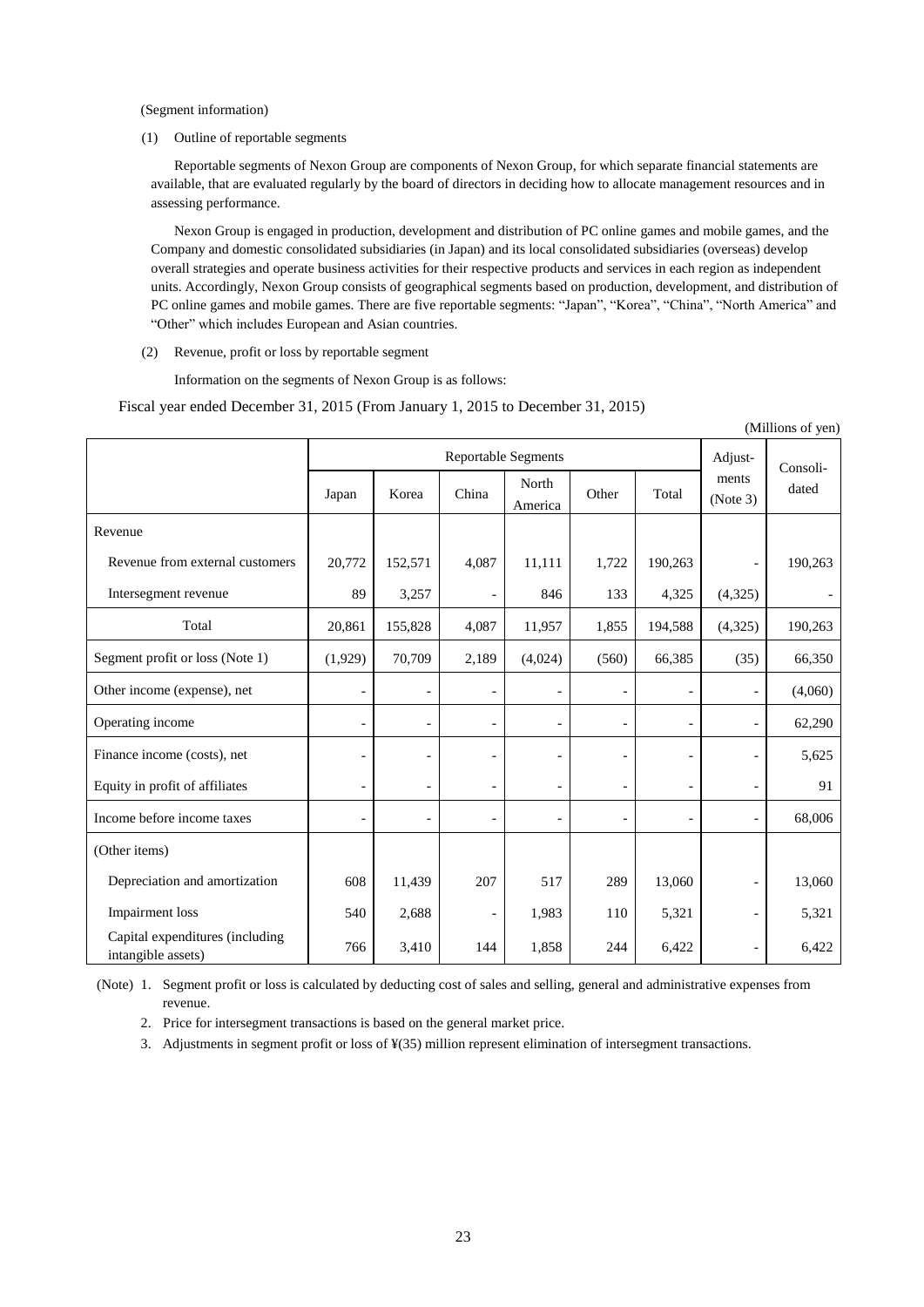|                                                       |                          |                |                          |                  |                          |                          |                          | (Millions of yen) |
|-------------------------------------------------------|--------------------------|----------------|--------------------------|------------------|--------------------------|--------------------------|--------------------------|-------------------|
|                                                       |                          |                | Adjust-                  | Consoli-         |                          |                          |                          |                   |
|                                                       | Japan                    | Korea          | China                    | North<br>America | Other                    | Total                    | ments<br>(Note 3)        | dated             |
| Revenue                                               |                          |                |                          |                  |                          |                          |                          |                   |
| Revenue from external customers                       | 15,425                   | 153,152        | 4,528                    | 8,780            | 1,243                    | 183,128                  | $\overline{a}$           | 183,128           |
| Intersegment revenue                                  | 201                      | 2,111          | $\overline{\phantom{a}}$ | 851              | 190                      | 3,353                    | (3,353)                  |                   |
| Total                                                 | 15,626                   | 155,263        | 4,528                    | 9,631            | 1,433                    | 186,481                  | (3,353)                  | 183,128           |
| Segment profit or loss (Note 1)                       | (3,791)                  | 74,570         | 3,095                    | (4, 839)         | (262)                    | 68,773                   | 14                       | 68,787            |
| Other income (expense), net                           | $\overline{a}$           |                | $\overline{\phantom{a}}$ |                  | $\overline{\phantom{0}}$ |                          | $\overline{\phantom{a}}$ | (28, 126)         |
| Operating income                                      | $\overline{\phantom{a}}$ | $\blacksquare$ | $\overline{\phantom{a}}$ |                  | $\overline{\phantom{a}}$ |                          | $\overline{\phantom{a}}$ | 40,661            |
| Finance income (costs), net                           |                          |                | $\overline{\phantom{a}}$ |                  |                          |                          | $\overline{\phantom{a}}$ | 6,361             |
| Equity in profit of affiliates                        | $\overline{a}$           | $\blacksquare$ | $\overline{\phantom{a}}$ | $\overline{a}$   | $\overline{\phantom{a}}$ | $\overline{\phantom{a}}$ | $\overline{\phantom{a}}$ | 101               |
| Income before income taxes                            | $\overline{a}$           |                | $\overline{\phantom{a}}$ |                  | $\overline{\phantom{a}}$ |                          | $\overline{\phantom{a}}$ | 47,123            |
| (Other items)                                         |                          |                |                          |                  |                          |                          |                          |                   |
| Depreciation and amortization                         | 552                      | 4,813          | 91                       | 759              | 151                      | 6,366                    | $\overline{\phantom{a}}$ | 6,366             |
| Impairment loss                                       | 24,117                   | 949            | $\overline{\phantom{a}}$ | 3,600            | 119                      | 28,785                   | $\overline{\phantom{a}}$ | 28,785            |
| Capital expenditures (including<br>intangible assets) | 517                      | 2,330          | 78                       | 780              | 60                       | 3,765                    | $\overline{\phantom{a}}$ | 3,765             |

# Fiscal year ended December 31, 2016 (From January 1, 2016 to December 31, 2016)

(Note) 1. Segment profit or loss is calculated by deducting cost of sales and selling, general and administrative expenses from revenue.

2. Price for intersegment transactions is based on the general market price.

3. Adjustments in segment profit or loss of ¥14 million represent elimination of intersegment transactions.

## (3) Revenue from major products and services

Revenue from major products and services are as follows:

|               | Revenue from major products and services are as follows. |                                        |
|---------------|----------------------------------------------------------|----------------------------------------|
|               |                                                          | (Millions of yen)                      |
|               | Fiscal year ended December 31,<br>2015                   | Fiscal year ended December 31,<br>2016 |
| Item charging | 109,912                                                  | 104,493                                |
| Royalty       | 74,720                                                   | 72,511                                 |
| Other         | 5,631                                                    | 6,124                                  |
| Total         | 190,263                                                  | 183,128                                |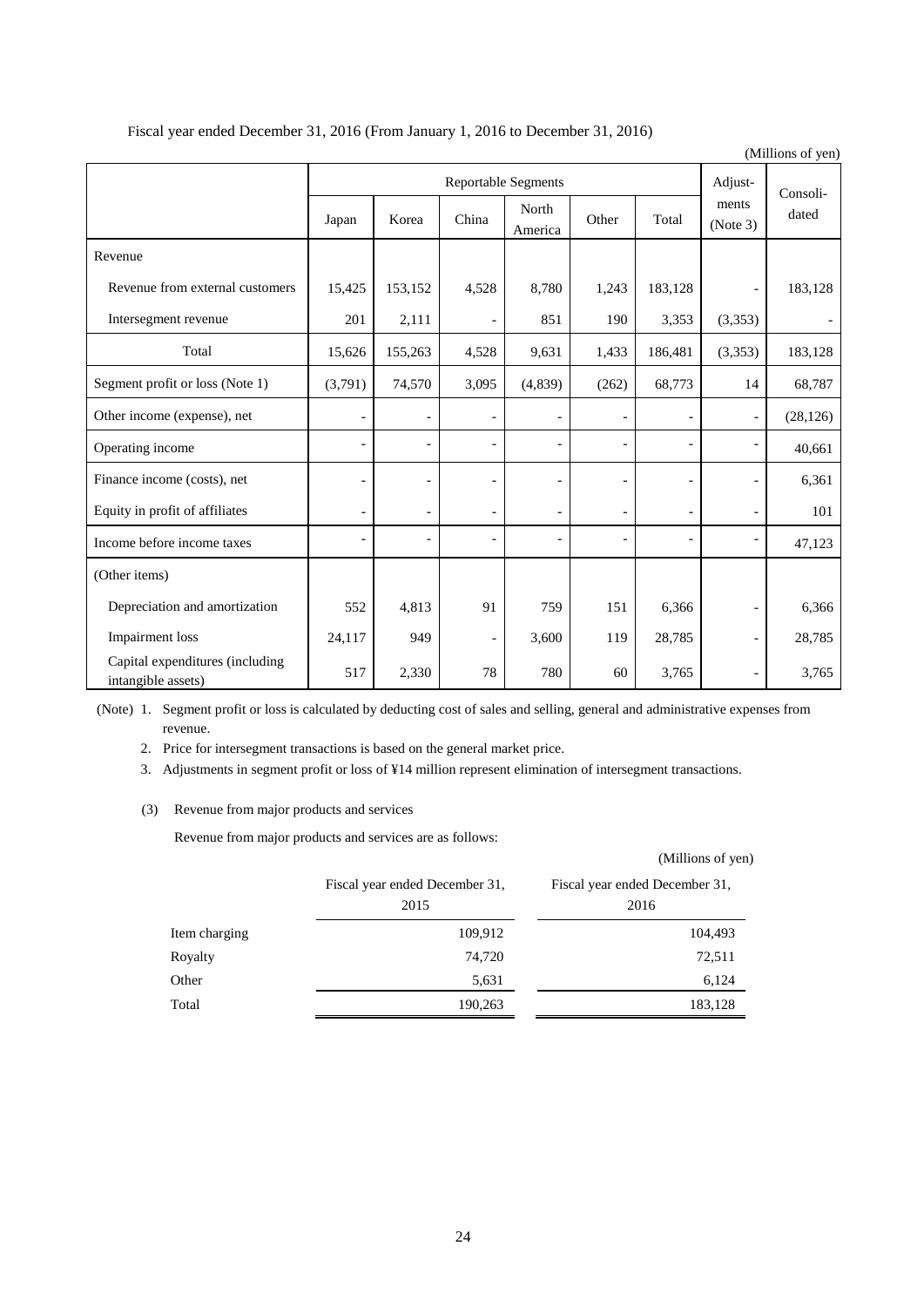## (4) Information by region

Carrying amounts of non-current assets (excluding financial assets and deferred tax assets) are as follows: (Millions of yen)

|               | As of December 31, 2015 | As of December 31, 2016 |
|---------------|-------------------------|-------------------------|
| Japan         | 24,305                  | 634                     |
| Korea         | 40,242                  | 40,047                  |
| China         | 177                     | 143                     |
| North America | 2,973                   | 4,697                   |
| Other         | 277                     | 74                      |
| Total         | 67,974                  | 45,595                  |

(Note) 1. Non-current assets are classified into country or region category based on the location.

2. The category of the country or region is based on geographic proximity.

3. Main countries or regions in each category:

(1) North America: USA

(2) Other: Europe and Asian countries

Revenue from external customers is as follows:

|                                        | $\overline{1}$ $\overline{1}$          |
|----------------------------------------|----------------------------------------|
| Fiscal year ended December 31,<br>2015 | Fiscal year ended December 31,<br>2016 |
| 21,026                                 | 16,879                                 |
| 76,964                                 | 74,248                                 |
| 75,388                                 | 74,198                                 |
| 8,971                                  | 8,105                                  |
| 7,914                                  | 9,698                                  |
| 190,263                                | 183,128                                |
|                                        |                                        |

(Millions of yen)

(Note) 1. Revenue is classified into country or region category based on the customers' location.

2. The category of the country or region is based on geographic proximity.

3. Main countries or regions in each category:

(1) North America: USA and Canada

(2) Other: Europe, Central and South America and Asian countries

#### (5) Information on major customers

One customer contributed more than 10% of Nexon Group's consolidated revenue for the fiscal years ended December 31, 2015 and 2016, and revenue earned from the customer were ¥64,328 million (Korea segment) and ¥64,600 million (Korea segment), respectively.

### (6) (Revenue by major business

Revenue by major business is as follows:

|           |                                        | (Millions of yen)                      |
|-----------|----------------------------------------|----------------------------------------|
|           | Fiscal year ended December 31,<br>2015 | Fiscal year ended December 31,<br>2016 |
| PC online | 146,771                                | 138,522                                |
| Mobile    | 41,992                                 | 43,332                                 |
| Other     | 1,500                                  | 1,274                                  |
| Total     | 190,263                                | 183,128                                |